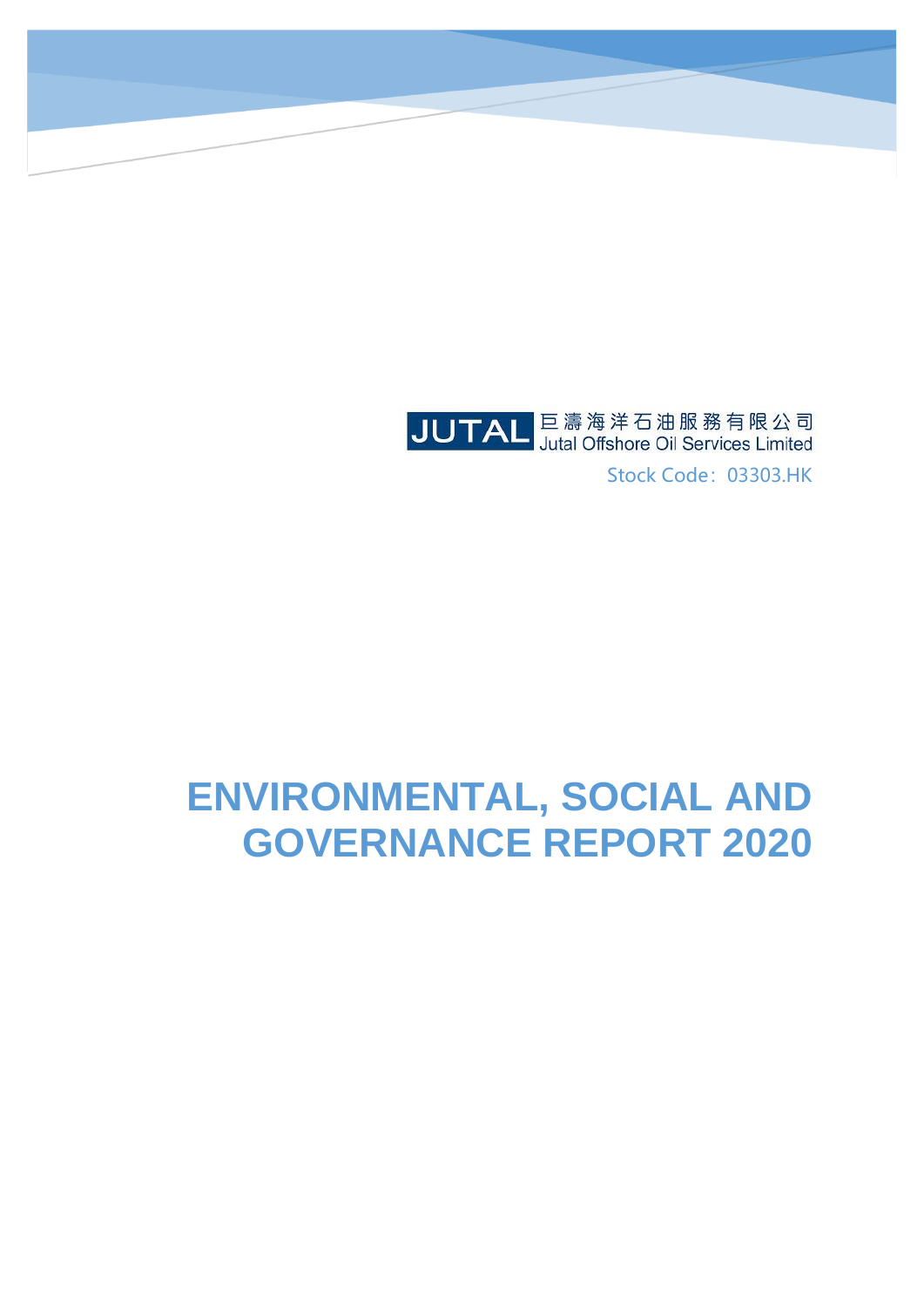# **Contents**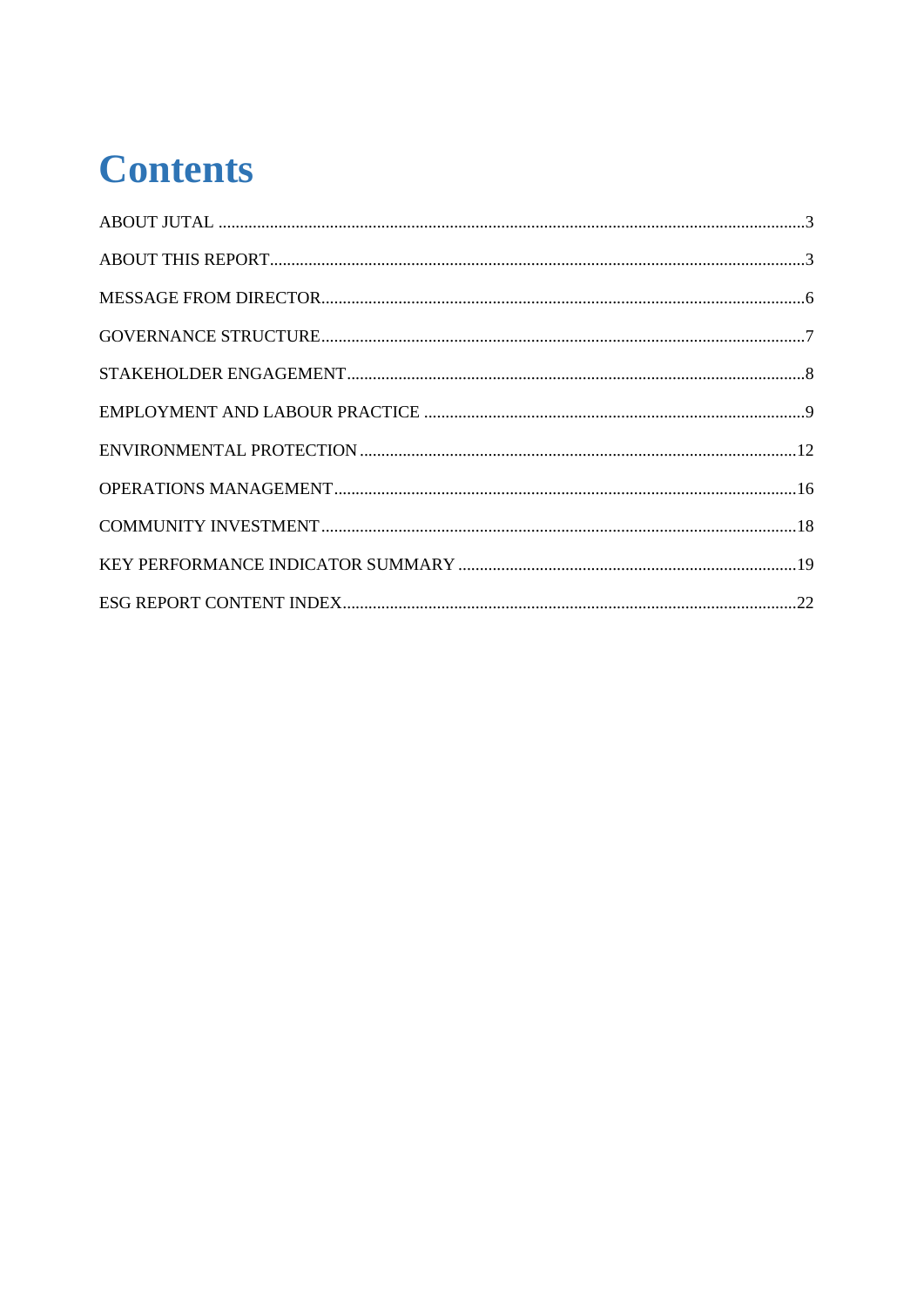# **ABOUT JUTAL**

Jutal Offshore Oil Services Limited (the "Company") and its subsidiaries ("Jutal" or the "Group") are integrated service providers of manufacturing and engineering services in the energy and refining and chemical industries, providing large-scale module construction and offshore engineering businesses as the core businesses.

The Group's headquarter is locate at Shenzhen, while the two large-scale equipment construction sites are located in Penglai in northern China and Zhuhai in southern China. Facing to the energy and refining and chemical industries in China and worldwide, the Group's products and services involve the construction and services of energy facilities, LNG facilities, refining and chemical facilities.

The Group conducts its business mainly through the subsidiaries in mainland China as well as that in Singapore and Hong Kong. The main subsidiaries of the Group located in mainland China and Hong Kong are as follows:



By virtue of years of its business advantages and engineering experience in the field of ocean engineering, the Group has always been actively pushing forward business transformation. Following the delivery of the project of core module construction for the GCGV natural gas chemical plant in the year by the Penglai site of the Group, it started to work on the Arctic LNG 2 module construction project after being contracted to build the core compressor and generator modules. At the same time, the Group also rolled out its strategic placement in the fields of clean energy and refinery and other areas. The Zhuhai site was contracted to acquire several large-scale projects in the year, including constructing 50 sets of offshore wind power equipment for an European offshore wind farm project, and providing upper modules constructions for the offshore floating production storage and offloading facility (FPSO).

## **ABOUT THIS REPORT**

.

The Group is pleased to publish its fifth Environmental, Social and Governance ("ESG") Report, which mainly describes the Group's policies, measures and performances of its sustainability development. The report is prepared in both Chinese and English, and has been uploaded to the website of the Stock Exchange of Hong Kong [\(www.hkexnews.hk\)](http://www.hkexnews.hk/) and that of the Company [\(www.jutal.com](http://www.jutal.com/) ).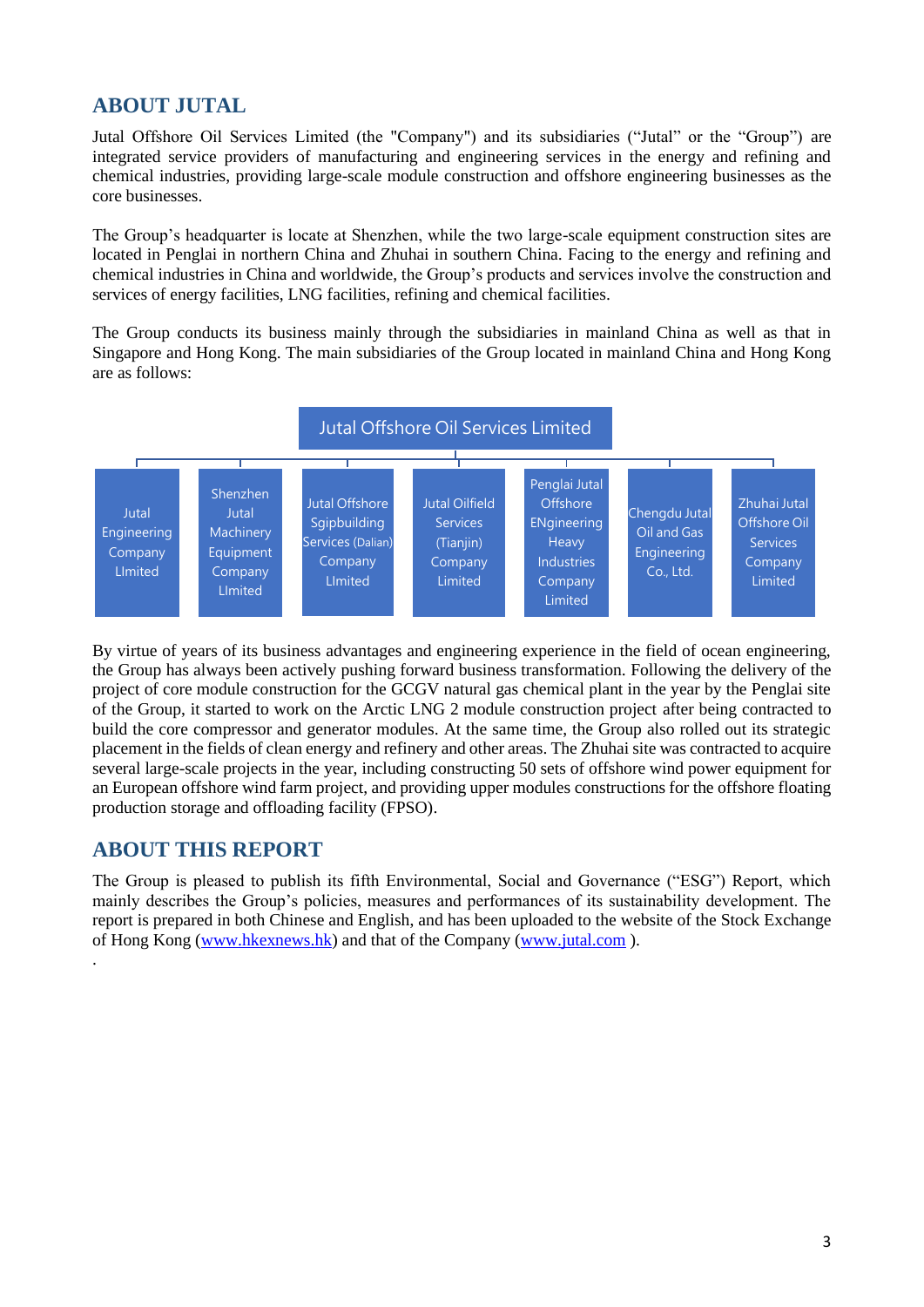#### **Reporting Boundary**

This report mainly reports the sustainable development performance of the Group from January 1 to December 31, 2020 ("this year"). This year's reporting boundary is the same as last year, covering the Group's core businesses, the offices located in Shenzhen, Tianjin<sup>1</sup>, Penglai, Dalian, Chengdu<sup>2</sup> and Zhuhai (the "offices"), and the construction sites in Tianjin<sup>3</sup>, Penglai<sup>4</sup>, Zhuhai<sup>5</sup> and Huizhou (the "construction sites").

Regarding the controllable accessibility of data, the report does not cover operations of the Group located outside mainland China, including Jutal Engineering Company Limited located in Hong Kong, and the business operations out of the core business, such as the services provided to industries apart from oil and gas, new energy and refining and chemical, and shipbuilding industries.

#### **Reporting Standards**

This report is prepared in accordance with the ESG Reporting Guide (the "Guide") under Appendix 27 of the Rules Governing the Listing of Securities of the Stock Exchange of Hong Kong Limited. The Group adheres to the four stipulated principles, namely materiality, quantitative, balance and consistency in preparing the report. The Group adheres to the four stipulated principles, namely materiality, quantitative, balance and consistency in preparing the report.

| <b>Stipulated</b><br><b>Principles</b> | <b>Definition</b>                                                                                                                                                                      | <b>Application of the Stipulated Principles</b>                                                                                                                                                                                                                                                                                                                                                                                                                                                                                                                                                                                                                                                |
|----------------------------------------|----------------------------------------------------------------------------------------------------------------------------------------------------------------------------------------|------------------------------------------------------------------------------------------------------------------------------------------------------------------------------------------------------------------------------------------------------------------------------------------------------------------------------------------------------------------------------------------------------------------------------------------------------------------------------------------------------------------------------------------------------------------------------------------------------------------------------------------------------------------------------------------------|
| Materiality                            | The report reflects on the<br>ESG issues which have<br>significant impacts to the<br>Group and its stakeholders                                                                        | The Group identifies the impacts of ESG issues on its<br>operations through the Board of Directors ("the Board")'s<br>questionnaire and disclosed the key issues in the report.                                                                                                                                                                                                                                                                                                                                                                                                                                                                                                                |
| Quantitative                           | The key performance data<br>must be measurable and<br>compared where<br>appropriate.                                                                                                   | The Group recorded and estimated the quantitative data, and<br>compared it with past performances where applicable. To<br>ensure the accuracy of the environmental ley performance<br>indicators, the Group has engaged with an external<br>consultant to conduct the carbon assessment which different<br>national and international standards such as the GHG<br>Emissions Accounting Methods and Reporting Guidelines<br>Manufacturers (Trial),<br>Mechanical<br>Equipment<br>for<br>ISO14064-1 and the GHG Protocol are applied. The<br>quantitative data of social key performance indicators in this<br>report are from the statistical records of relevant<br>departments of the Group. |
| <b>Balance</b>                         | The report should provide<br>an unbiased picture of the<br>Group's performance and<br>should avoid selective or<br>omissive disclosures.                                               | The report reports the Group's ESG achievements and<br>describes the challenges encountered and the solutions used<br>objectively.                                                                                                                                                                                                                                                                                                                                                                                                                                                                                                                                                             |
| Consistency                            | The Group should<br>use<br>consistent methodologies<br>to allow for meaningful<br>comparisons of ESG data<br>and enable the stakeholders<br>to understand the Group's<br>performances. | The Group should use consistent methodologies to allow for<br>meaningful comparisons of ESG data and enable the<br>stakeholders to understand the Group's performances.                                                                                                                                                                                                                                                                                                                                                                                                                                                                                                                        |

<sup>1</sup> The office located in Dalian is managed and operated by Jutal Offshore Shipbuilding Services (Dalian) Company Limited ("Dalian Jutal").

<sup>2</sup> The office located in Chengdu is managed and operated by Chengdu Jutal Oil and Gas Engineering Co., Ltd. ("Chengdu Jutal").

<sup>&</sup>lt;sup>3</sup> The office and construction site located in Tianjin are managed and operated by Jutal Oilfield Services (Tianjin) Co., Ltd. ("Tianjin Jutal").

<sup>&</sup>lt;sup>4</sup> The office and construction site located in Penglai are managed and operated by Penglai Jutal Offshore Engineering Heavy Industries Company Limited ("Penglai Jutal").

<sup>&</sup>lt;sup>5</sup> The office and construction site located in Zhuhai are managed and operated by Zhuhai Jutal Offshore Oil Services Co., Ltd. ("Zhuhai Jutal").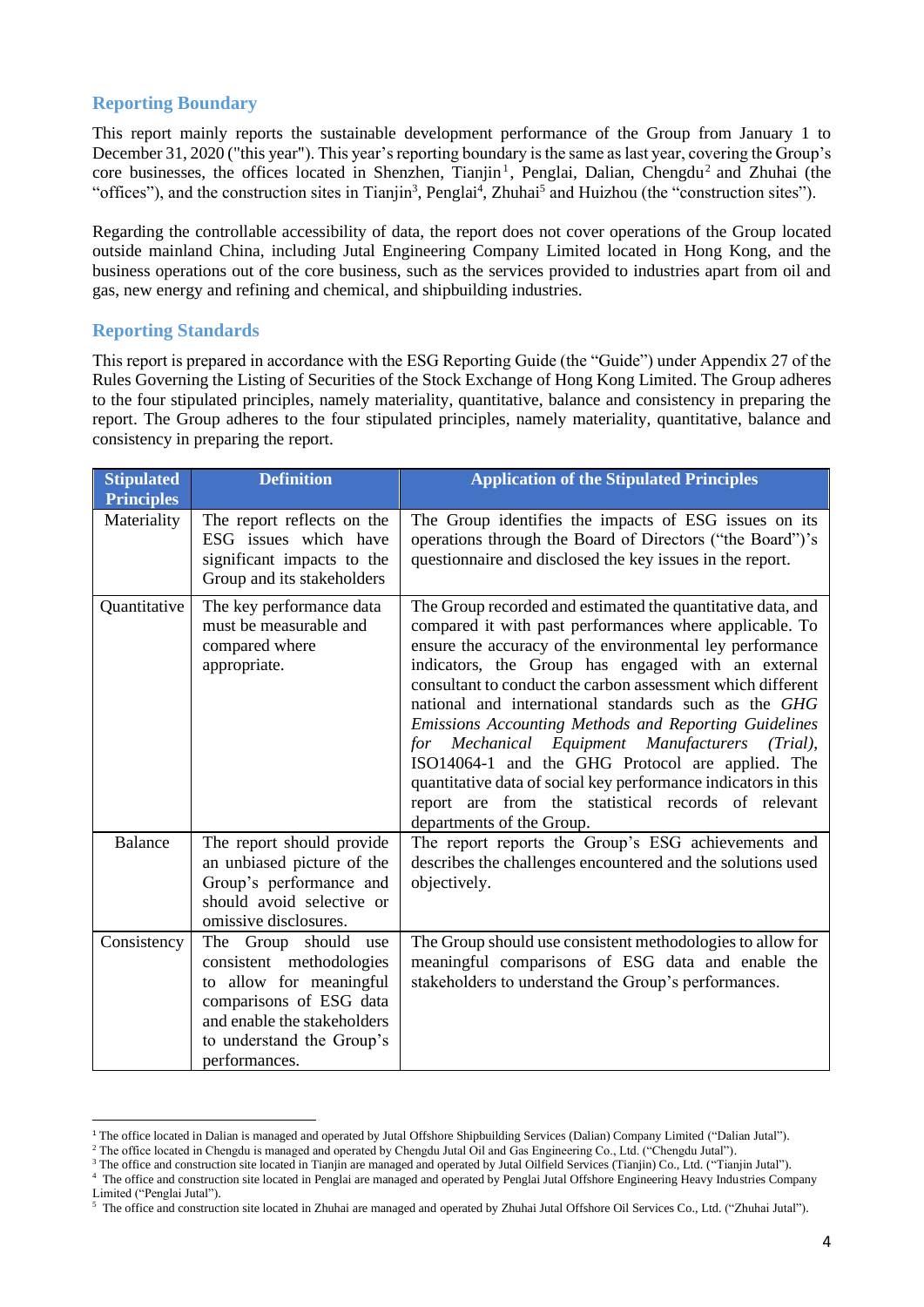#### **Data Preparation**

The information cited by the Group are official internal documents and statistical reports of the Group and its subsidiaries. The Group has established internal control and a formal review process to ensure that information presented in the report is accurate and reliable. The report was confirmed and approved by the Board on 28 May 2021.

#### **Opinion and Feedback**

Stakeholders' opinions can help the Group establish a better sustainable development governance and strategy in the future. If you have any questions or suggestions regarding the content of the report, please contact the Investor Relation Department of the Group through the following channels:

Jutal Offshore Oil Services Limited 10/F, Chiwan Petroleum Building, Shekou, Shenzhen, China Tel: +86-755-26694111 Email: yxy@jutal.com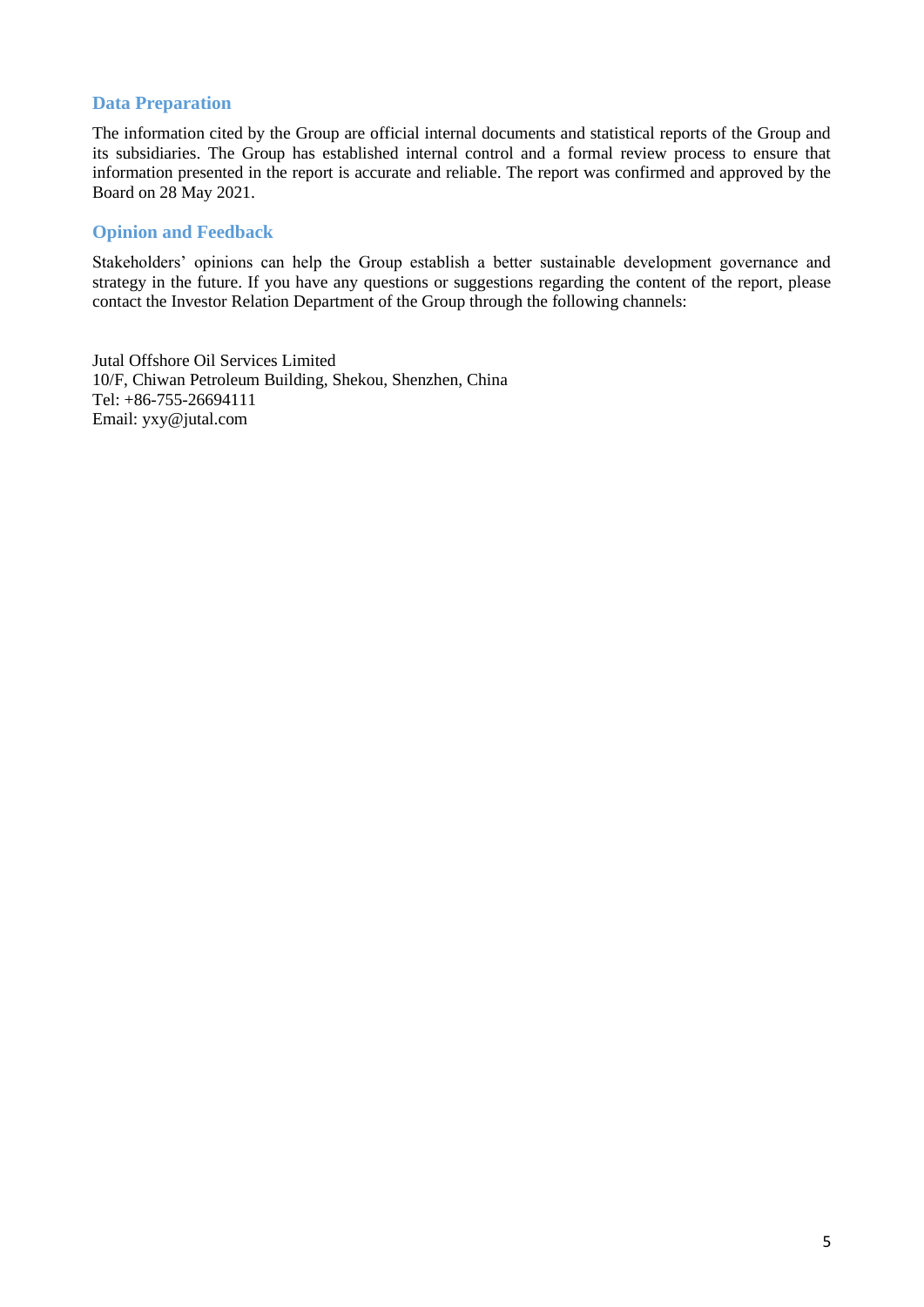# **MESSAGE FROM DIRECTOR**

The Group is pleased to publish its  $5<sup>th</sup> ESG$  report, which aims at reporting the Group's commitment and performances of the sustainability development to various stakeholders.

COVID-19 brought unprecedented impacts to the society. The pandemic did not only bring various impacts and changes to the traditional business models, but also induce the society to rethink the importance of sustainability development. As such, the Group is actively integrating the concept of sustainability development into corporate development, with special focus on the occupational health and safety of employees, impacts on the environment and natural resources, and employment system. The Group and each operating location had established policies and measures to clarify the policies and measures relevant to environment management and employee safety.

In terms of governance structure, the Board of the Group plays the supervisory role in sustainability development issues and has authorized the main sites to establish the Production Safety Committee to implement and manage the Group's environment and social performances. The Group has also set up the care committee at the Penglai Jutal to provide a communication platform for the front-line employees and management to discuss on health, safety and environmental issues, which enable the management to understand the employees' expectation and needs. The Group will continue to improve the sustainability development framework to ensure the relevant issues are effectively managed.

Facing more various risks of sustainability development, the Group has also considered relevant factors during the determination of policies to reduce the impacts brought to the nearby environment, employees and neighborhoods. Therefore, the Group is considering incorporating the sustainability development risks under the corporate risk management and internal control systems, enabling to take early responds based on the sustainability development risks identified.

Looking forward, the Group is committed to incorporating the concept of sustainability development into the Group's strategy development, which creates sustainable values to the surrounding environment and relevant stakeholders while developing the business. At the same time, the Group will continue to strengthen the communication with stakeholders to understand their expectations and feedbacks to the Group to improve its quality of sustainability development.

Jutal Offshore Oil Services Limited Wang Lishan Chairman 28 May, 2021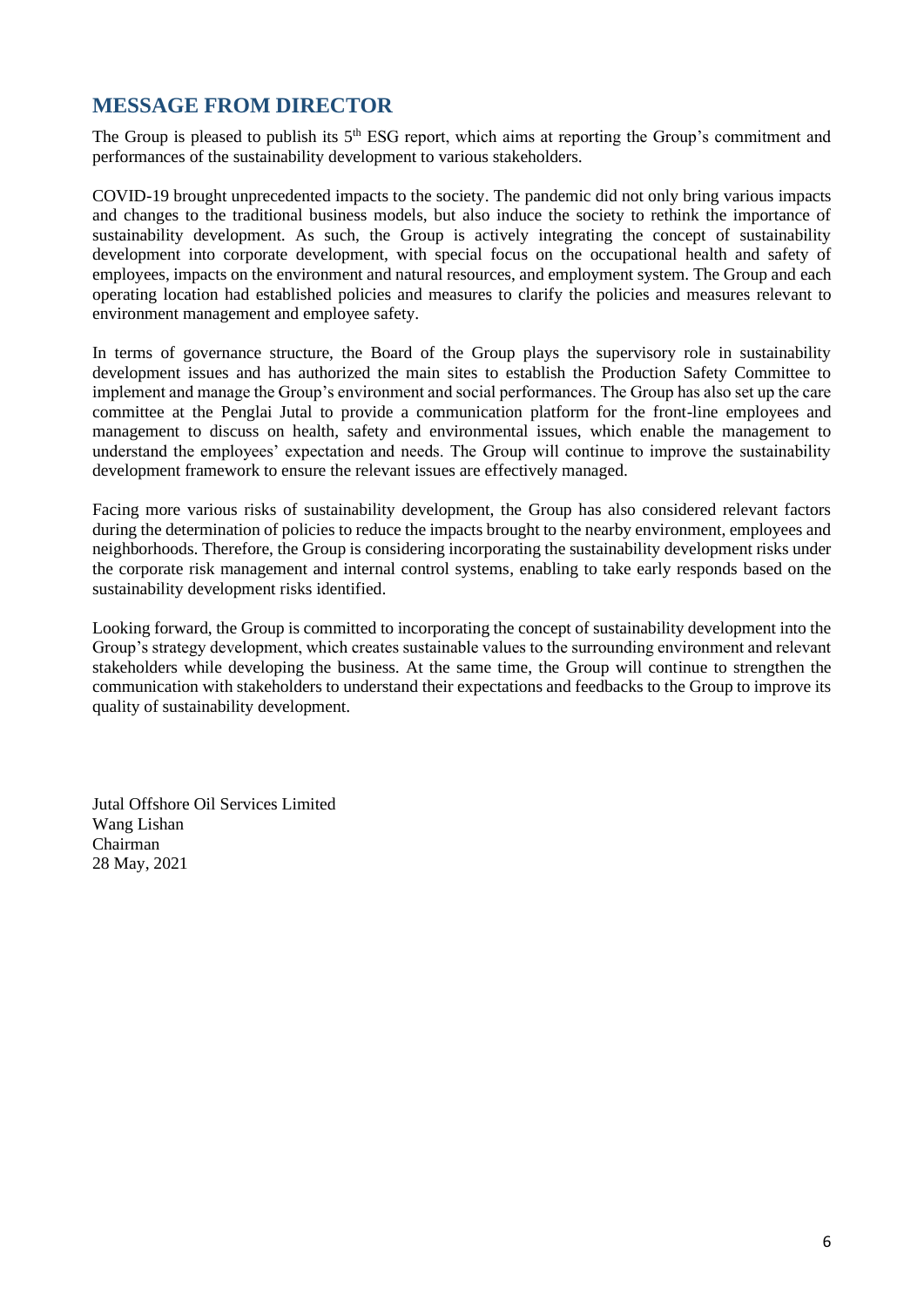### **GOVERNANCE STRUCTURE**

The Group is committed to maintaining a high level of corporate governance to enhance corporate transparency and protect the interests of shareholders. The Board is mainly responsible for leading and supervising the development policy and business strategy of the Group, making decisions on important company issues, and authorizing the company's management to perform daily execution and management.

The Board is fully responsible for the sustainability development of the Group. Under the governance structure of sustainability development, it is responsible for leading and monitoring the group's policies, measures and performance. The Group has also granted the Production Safety Committee in the key sites the power to perform tasks of environmental protection, responsible production and protection of health and safety. The committee is chaired by the general manager of the domestic subsidiary company, with members including deputy general managers, managers of various departments<sup>6</sup>, the chairman of the union and representatives of the occupational health, safety and environmental department.

The Group's Penglai Company also established a care committee, which mainly provides a communication platform for Penglai's management and employees to communicate on environmental, health and safety issues, so as to continuously modify the management system and solve the current and potential risks faced by employees.

The Group understands that a robust governance structure can help implement sustainability development to enhance its performance. Looking ahead, the Group will continue to improve the existing sustainability development framework, strengthen the communication between the Board and the subsidiaries, and effectively promote and implement policies and measures of sustainability development at the level of business operations.

#### **Environmental, Social and Governance Risk Management**

The Board is responsible for the risk management and internal control system, as well as the review of their effectiveness. The Group has already established an internal management system to clarify the responsibilities and authorities of each business unit and department, which each of them is responsible for identifying, analyzing and evaluating the risks that may affect the achievement of business goals. The management reports to the Board and the audit committee every year on the tasks of risk management and internal control, as well as reviewing the effectiveness of the system to correct the current and potential monitoring errors as soon as possible.

To effectively manage the environmental, social and governance risks, the Group has established *the Risk and Opportunity Management Procedures* and the environmental management risk assessment team to identify and respond to the risks and opportunities at the construction sites, including but not limited to gas emissions, chemical pollution, waste management, occupational health and safety, and anti-corruption. The Group has also formulated various management policies, including *Occupational Health, Safety and Environmental Policy, Supplier Management Procedures and Personnel Management System* to ensure the daily operation is under control.

Looking forward, the Group will consider including sustainability development-related risk factors into the risk management and internal control systems to ensure that its business operations are adequately capable of responding to different challenges and opportunities in the future.

<sup>6</sup> The departments include the health, safety and environmental protection department, technical department, procurement department, quality inspection department and equipment and facilities department.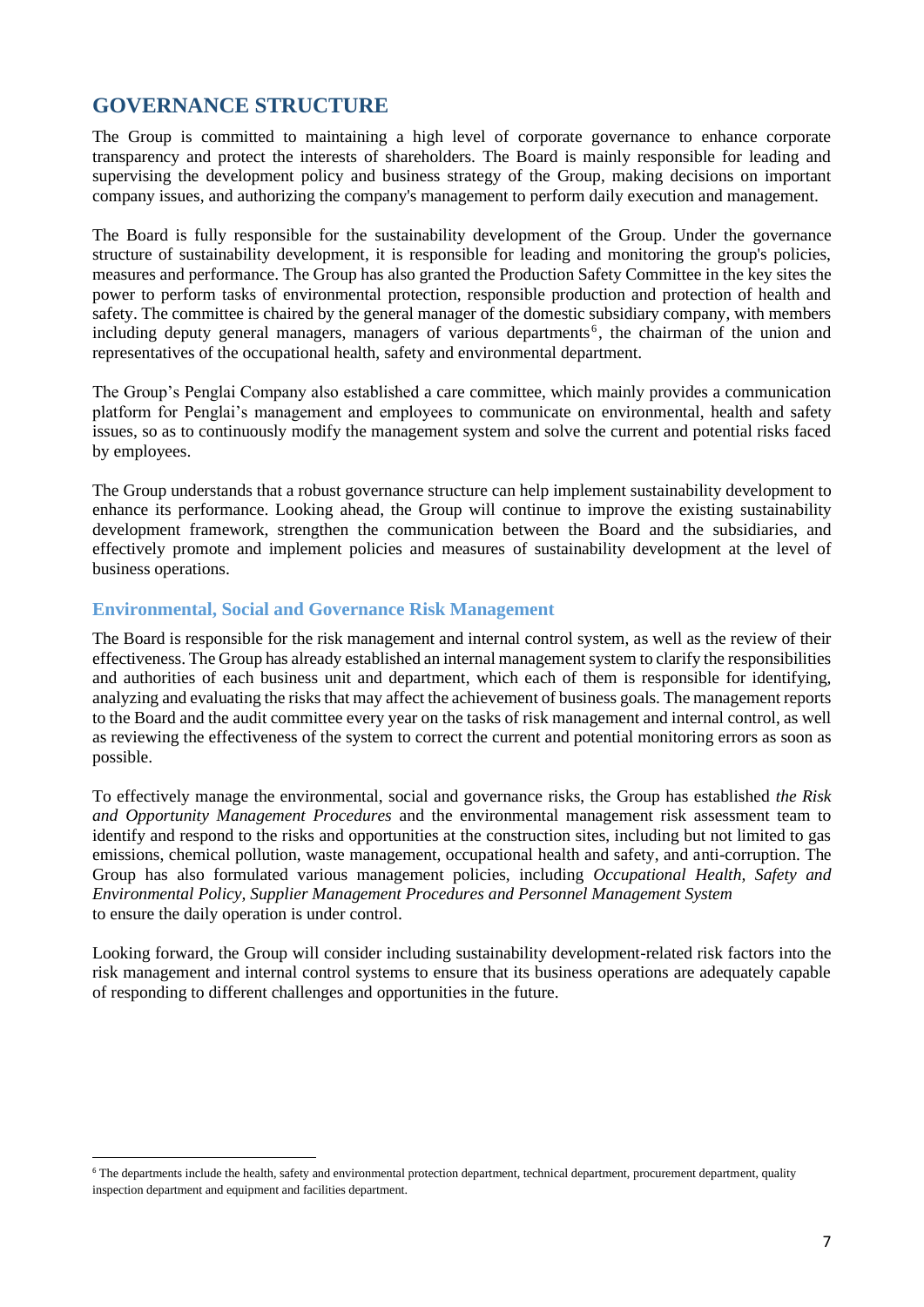# **STAKEHOLDER ENGAGEMENT**

The Group values stakeholders' comments which can help the Group to determine the sustainability development policies and guidelines to improve the relevant performance. The Group communicated with stakeholders through various communication channels to understand their expectations and feedbacks towards itself. The Group has already identified the major stakeholders, including the Board, management, staff, shareholders and investors, customers, suppliers and contractors, regulators, non-government organizations ("NGOs"), industry associations and communities.

| <b>Stakeholders</b>             | <b>Main Means of Stakeholder Engagement</b>                                                    |  |  |
|---------------------------------|------------------------------------------------------------------------------------------------|--|--|
| The Board, management and staff | Board Meetings, daily operations, internal circulars, company<br>events, meetings and meetings |  |  |
|                                 |                                                                                                |  |  |
| Shareholders and investors      | Annual general meetings, company website, annual reports,                                      |  |  |
|                                 | meetings and seminars                                                                          |  |  |
| customers                       | Client meetings, emails and phone calls                                                        |  |  |
| Suppliers and contractors       | Supplier reviews and meetings                                                                  |  |  |
| Regulators, NGOs and industry   | Meetings, phone calls, plant visits and seminars                                               |  |  |
| associations                    |                                                                                                |  |  |
| Communities                     | community investments, donations, voluntary activities and                                     |  |  |
|                                 | charity activites                                                                              |  |  |

#### **Material Sustainability Issues**

Apart from the means mentioned above, the Group continued to commission an independent sustainability development consultant to conduct a questionnaire survey with the Board to identify the material ESG issues of the business operations. The six significant issues identified by the Group according to the questionnaire survey's result are reported as the highlights in the report.



Looking forward, the Group will continue to strengthen the communication with stakeholders through various means of communication, such as focus groups and interviews with external stakeholders, the Group collects stakeholders' comments and expectations towards itself to improve the Group's policies and measures of sustainability development.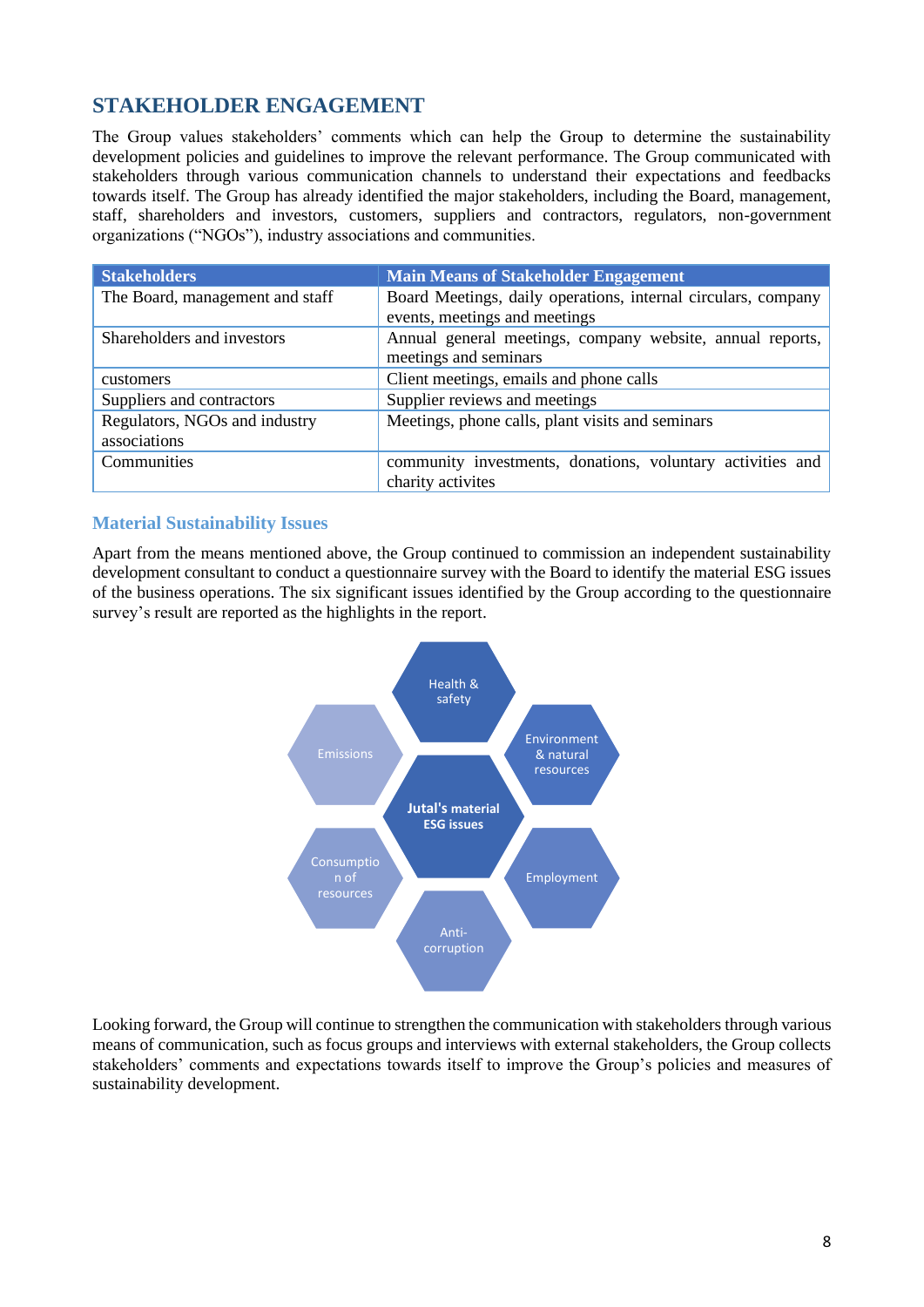# **EMPLOYMENT AND LABOUR PRACTICE**

The continuous development of the Group relies on the continuous contributions of employees. The Group is committed to providing employees with a safe working environment and a sound employment system, so that they can work happily with chances provided to fully utilize their talents. The Group has formulated a series of personnel systems and policies such as *Employees Handbook, the Personnel Management Policy and the Occupational Health, Safety and Environmental Management Handbook* to clarify the rights and arrangements of employees.

#### **Health and Safety**

Being one of the energy facilities construction and services providers, the Group values the occupational health and safety of its employees and strives to provide a safe and efficient working environment. The Group has implemented the OHSAS18001:2007 certified occupational health and safety management system, and established *the Occupational Health, Safety, and Environmental Protection Policy* and *Management Manual*  to reduce the occurrences of safety accidents by regulating the policies and procedures of production safety. Each operating location of the Group also formulates its own health and safety policies and measures based on the nature of its operations.

In order to ensure the work safety of employees, the Group has provided them with various personal protective equipment and implemented safe operation procedures. The Group has also provided annual body checkups for employees, as well as employee rest rooms, drinking water and ventilation facilities at the construction sites to ensure that employees work in good health. In addition, the Group also provides various types of safety training and seminars for different employees, such as new employees, employees of special types of work and management personnel to enhance their understanding of safe operations.

Apart from work safety, the Group also cares about the physical and mental health of employees. It has established a psychological counseling center to provide employees with counseling services. At the same time, the Group has also built indoor basketball courts and purchased fitness facilities to provide employees with opportunities for rest and exercise.

The Group conducts regular internal audits and compliance work to ensure that its management system meets relevant requirements. The Group identifies current and potential employee safety risks in daily operations by conducting regular safety risk assessments, which the results help to formulate the responding safety measures. The Group also conducts regular on-site safety inspections and communicates with employees on occupational safety and health matters to understand their needs and expectations, which helps to formulate appropriate safety measures to reduce the impact of hidden safety risks on daily operations and employees.

In response to various serious accidents posing significant risks to employee safety, such as fire and explosion, mechanical damage, and leakage of dangerous substance, each site of the Group has formulated emergency plans and set up emergency rescue command centers to coordinate and handle the accidents. At the same time, there are seven teams established under the emergency rescue command centers, which are responsible for implementing relevant emergency measures. To ensure employees having a full understanding of the emergency plans, the Group also regularly conducts emergency drills and training so that the employees can familiarize themselves with the relevant procedures, which enables them to respond and deal with accidents in a timely manner to reduce economic losses and casualties.

In the face of the COVID-19 epidemic, the Group adopted different prevention measures to deal with the impact of the epidemic. In order to reduce the risks of the outbreak of COVID-19 in the sites, the Group implemented the closed-off management at all operating locations. Besides, it set up monitoring points at the entrance of the sites to monitor the temperature of employees and visitors, and provided protective equipment, such as surgical masks, disinfection alcohol and gloves, for all employees. At the same time, the Group also cleaned and sterilized its offices, meeting rooms, restaurants, washrooms and staff dormitories. The Group also sterilized external vehicles entered to reduce the risk of the introduction of viruses. In order to strengthen employees' awareness of epidemic prevention, the Group also provides employees with relevant information on epidemic prevention through WeChat official accounts, posters and factsheets.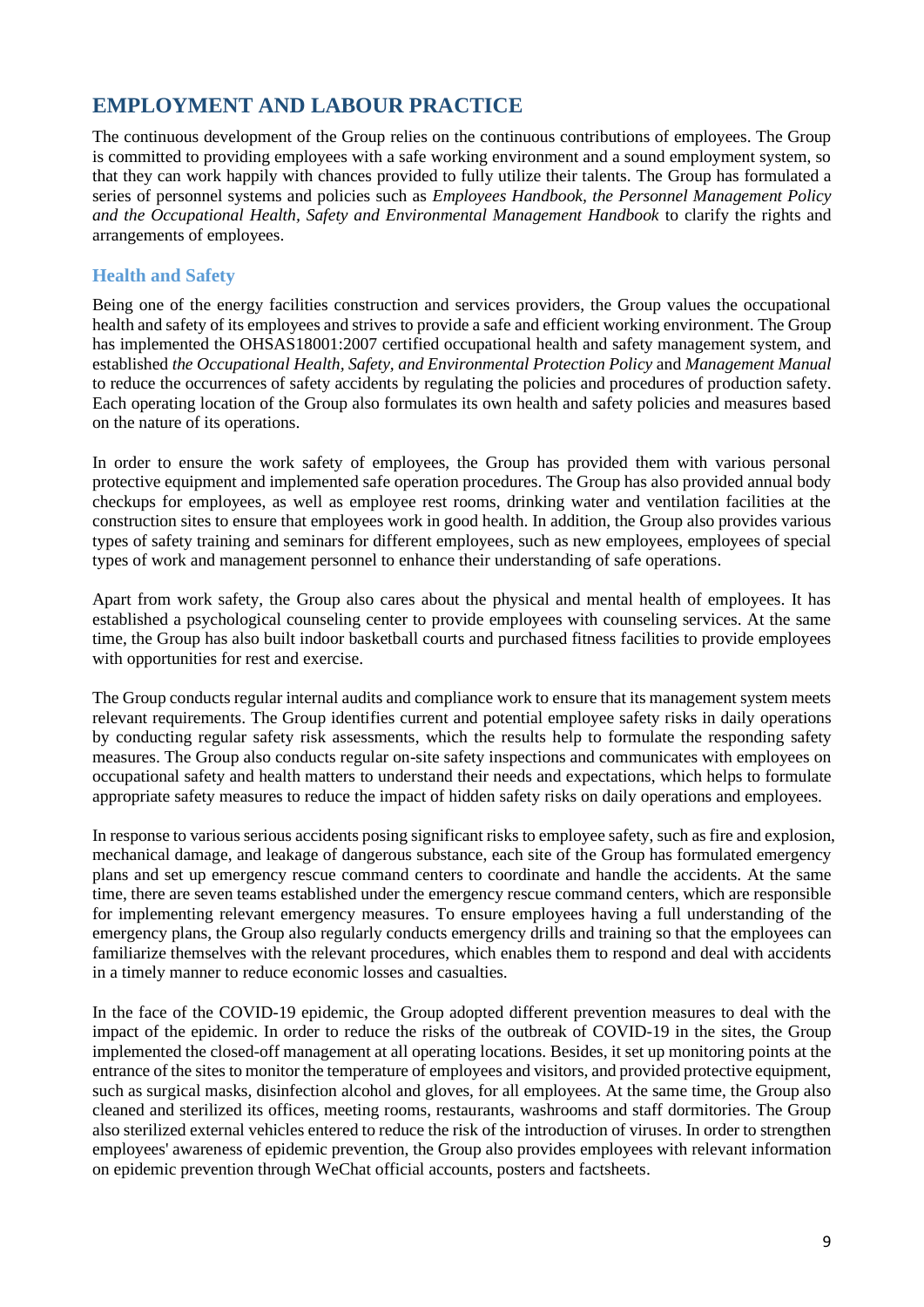During the year, there were neither safety incidents nor work-related fatalities within the Group. However, the Group recorded a total of 11 work-related accidents, mainly due to employees' lack of safety awareness and improper operation of machinery, leading to work-related injuries. The Group had provided supports and compensations to injured employees in accordance with local laws and regulations and its own regulations. At the same time, to reduce the recurrence of similar incidents, the Group also investigated the work-related accidents to identify the sources of hazards of accidents and implemented improvement measures.

The Group abides by the relevant laws and regulations, such as the Law of the People's Republic of China on the Prevention and Treatment of Occupational Diseases. During this year, there were no cases of noncompliance with laws and regulations in relation to health and safety.

#### **Employment System**

The Group strong believes that an adequate employment system can help to attract talents and stabilize the team spirit to empower the Group to grow sustainably. It has established a series of employee policies, including *the Employees Handbook, the Personnel Management Policy, the Employees Remuneration Management Policy, the Employees Attendance Management Regulations, the Employees Welfare Management Policy* and *the Code of Conduct for Employee Discipline*, demonstrating the Group's regulations and arrangements regarding recruitment, dismissal, salary, promotion, working hours, holidays, benefits, equal opportunities, anti-discrimination and diversification.

| <b>Employment</b>   | The Group employs suitable employees based on the principle of "fair competition and   |
|---------------------|----------------------------------------------------------------------------------------|
| & Dismissal         | merit-based admission", which are recruited through internal recruitment, recruitment  |
|                     | websites, talent markets and agencies. The Group or employees can propose termination  |
|                     | of labour contracts as needed and complete the resignation procedures according to the |
|                     | relevant mechanism.                                                                    |
| <b>Remuneration</b> | The Group is committed to providing competitive remunerations and welfares to          |
| & Welfares          | employees, including regular wages, subsidies, performance and annual bonuses, annual  |
|                     | health checkups, and social insurance and housing fund. The Group has also established |
|                     | a work performance evaluation mechanism, which the employees' performance and          |
|                     | annual bonuses are given according to the evaluation results.                          |
| <b>Working</b>      | The Group determines the employees' working hours according to the Employees           |
| hours & rest        | Attendance Management Regulations. At the same time, the Group has provided the        |
| <b>times</b>        | employees with different leaves, including annual leave, marriage leave, breastfeeding |
|                     | leave, paternity leave, etc.                                                           |

The Group pays attention to equal opportunities and opposes any discrimination. During the process of implementation of employment system, the Group incorporates the principles of equal opportunities and antidiscrimination in accordance with the *Labour Law of the People's Republic of China*, ensuring the job applicants would not be treated unequally because of factors such as age, gender, race, religion, marital status or disability. Looking to the future, the Group will continue to improve the current employment system where elements including equal opportunities, diversity and anti-discrimination are incorporated into to provide employees with a diverse and equal working environment.

The Group has an employee complaining mechanism established for those employees who are intimidated, insulted or harassed to file their complaints to the department heads or human resources management department. The complaints will be investigated and handled by the business department according to *the Complaints and Reporting Management System*.

During the year, the operation locations withing the reporting scope of the Group hired 3,426 employees and 5,422 workers, which 77% and 95% of the total number of employees and workers were employed by the two major construction sites, the Zhuhai site and Penglai site, respectively.

The Group abides by the relevant laws and regulations, such *as the Labour Law of the People's Republic of China*, *the Labour Contract Law of the People's Republic of China*, and *the Social Insurance Law of the People's Republic of China*. During this year, there were no cases of non-compliance with laws and regulations in relation to employment.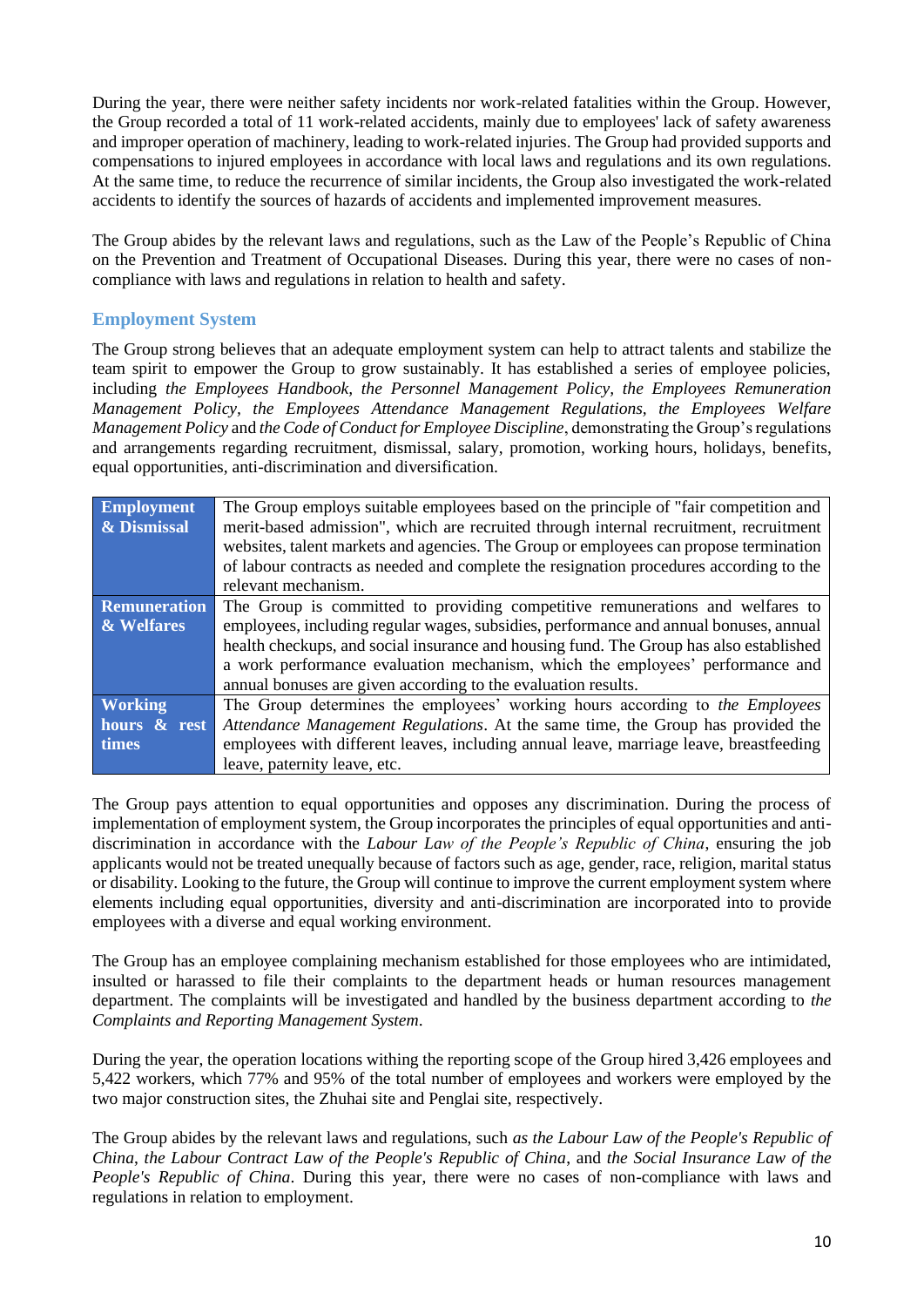#### **Development and Training**

The Group is committed to providing employees with different training opportunities to help them improve their knowledge and skills. Different sites of the Group formulated different employees training policies, including *the Internal Training Management Measures, the Lecturer Management Method, the Employees Education Training Control Procedures, the Human Resources Education Training Implementation Procedures* and *the Employees Career Management System*, which provides guidance to issues including employee training, lecturer training, training subsidiaries and curriculum supervisions.

In response to the needs of different employees and workers, each operating location of the Group has formulated annual training plans and held different training activities, including:

| <b>Training Types</b>     | <b>Training Contents</b>                                                         |
|---------------------------|----------------------------------------------------------------------------------|
| <b>Induction Training</b> | Corporate culture, basic knowledge of the position, work skills                  |
| $On$ -the-job             | Quality management, computer software, production system operation, work safety, |
| Training                  | occupational protection, handling of hazardous chemicals, procurement and        |
|                           | supplier management, social responsibility, and integrity education              |
| Management                | Leadership training for senior management, management skills training for middle |
| Training                  | management, daily management training for team heads                             |
| <b>Worker Training</b>    | Safety training for cleaning staff                                               |

The Group is committed to providing employees with a clear career ladder for long-term development and promotions, and has provided three channels, namely management stream, technical stream and skill stream, to employees, which allows them to choose different training directions, such as professional skills training or professional management, according to their abilities and choices, enabling them to shine at different positions.

During the year, there were 3,125 employees of the Group being trained, accounting for 91% of the total number of employees, with an average of 16.5 hours of training per employee. Among the trained employees, male and female employees accounted for 86% and 14% respectively.

#### **Labour Standards**

The Group strictly prohibits the employment of child labour and any forms of forced labour. It has already established policies and procedures related to the prohibition of hiring child labour and forced labour.

*The Child Labour Rescue and Minor Labour Management Control System* of the Group requests its Human Resources department to verify and record the employee's identity documents before being onboard. If the child labour is found to be wrongly hired, the Group would immediately stop his work and arrange for hospital inspection and notification to the local Labour and Social Security Bureau. If the child is in good health, he would be escorted and sent to his parents with appropriate assistance provided to ensure that he completes compulsory education.

The Group prohibits any forms of forced labor. If an employee needs to work overtime, he can file an application to his supervisor according to *the Personnel Management Working Procedures*. The Group would pay overtime to the employees who get the approval. Employees can also take the initiative to terminate labor contracts freely in accordance with the stipulations of resignation.

The Group abides by the relevant laws and regulations such as *the Labour Law of the People's Republic of China*, *the Law of the People's Republic of China on the Protection of Minors* and *the Provisions on the Prohibition of Using Child Labour*. During this year, there were no cases of non-compliance with laws and regulations in relation to child labour or forced labour.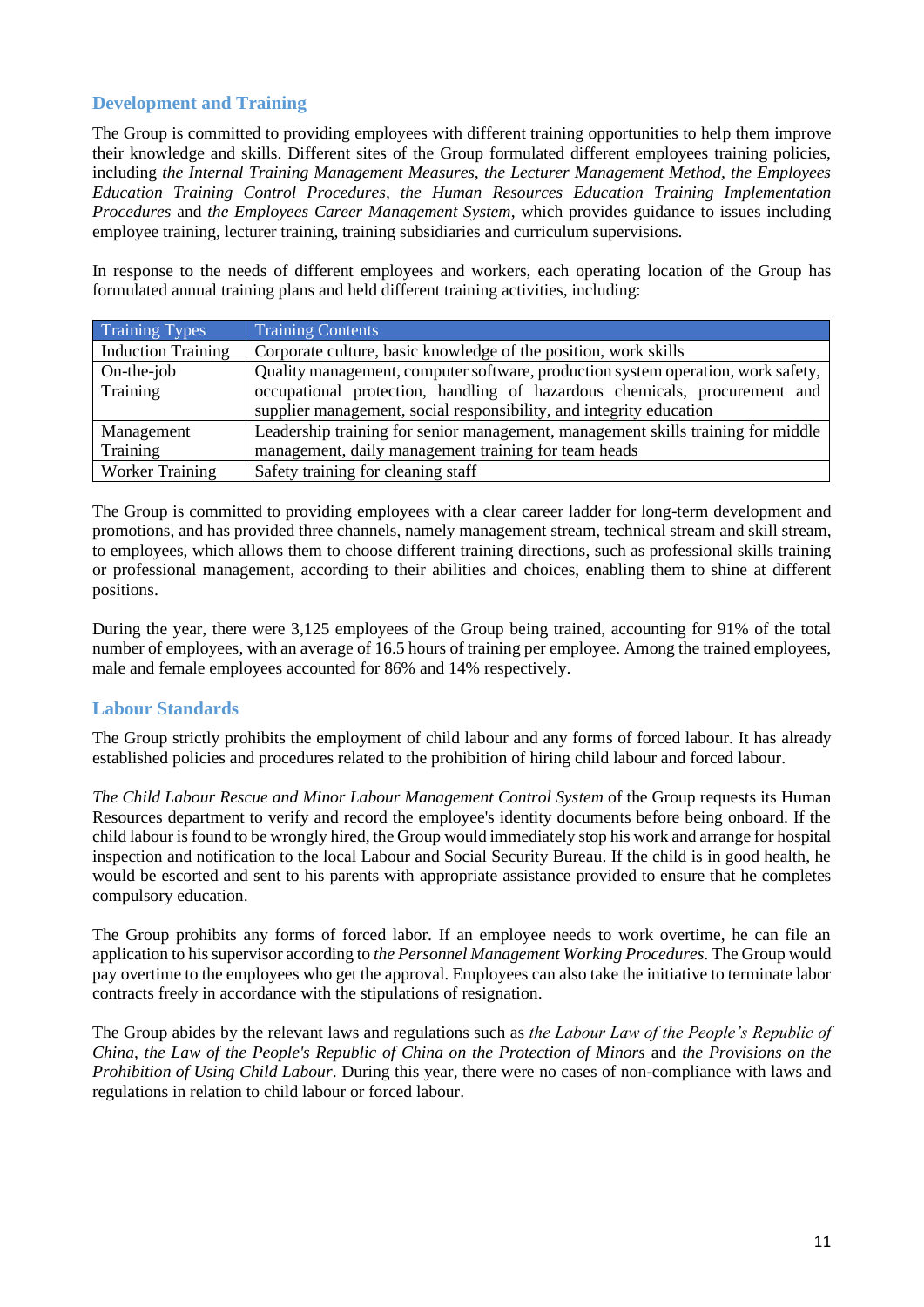# **ENVIRONMENTAL PROTECTION**

Being an energy facilities construction and service provider, the Group understands thoroughly that it is significantly affected by how the surrounding environment is influenced by the Group's emissions, resources consumptions and daily operations, and climate change. As such, the Group has established an environmental management system conforming to the ISO 14001 international standard as an environmental management framework for the management and operation of construction sites. It has also formulated various environmental policies and measures, including *the Policy for Healthy and Safe Environment, the Environmental Operation Control Procedure, the Energy Conservation and Consumption Reduction Management System* and various types of environmental pollution emergency plans.

#### **The Environment and Natural Resources**

The operation of the Group has potential impacts on the surrounding environment and natural resources. In accordance with the *Environmental Operation Control Procedure*, the Group effectively controls, reduces and eliminates the environmental factors generated during its daily work and construction activities, and adopts measures to prevent environmental pollution to reduce the impacts on the surrounding environment.

Before the launching of large-scale construction projects, the Group would conduct environmental assessments to identify potential environmental impacts and risks relevant to the projects, and formulate environmental protection measures according to the assessment results. Regarding to environmental pollution accidents relating to water, air, waste, chemicals etc., the Group has also formulated *the Emergency Plan for Environmental Pollution Accidents* to clarify the emergency procedures and responsibilities of various departments, which helps to reduce the impacts induced on the surrounding environment when pollution accidents occur. Regarding to serious air pollution incidents, Penglai Jutal has established the Serious Pollution Weather Emergency Plan and a series of contingency equipment and measures, in order to reduce the impacts brought by air pollution acted on employees and the surrounding environment of the construction sites.

The Group is well aware that climate change may have significant impacts on its daily operations, such as frequent typhoons, heavy rains and other severe weathers, affecting the daily operations of factory areas by destroying the facilities or causing serious flooding. Therefore, the Group has commissioned an independent consulting company to draft *the Climate Change Policy*, which is currently being reviewed by the Board. Looking ahead, this policy will clarify the Group's policies and measures to address climate change.

#### **Use of Resources**

The Group uses fossil fuels, electricity, water, paper and packaging materials in its operations. To use resources effectively and avoid waste, the Group has formulated *the Energy Conservation and Consumption Reduction Management System*, *the Environmental Operation Control Procedures* and various resource management measures. During the year, the Group's Penglai site has set targets for resource conservation. The details are as follows:

| Resources<br>categories    | Targets                                                             | Performance of the year |
|----------------------------|---------------------------------------------------------------------|-------------------------|
| Electricity<br>consumption | Power consumption per unit output does not exceed 410<br>kWh/tonnes | 324.5kWh/tonnes         |
| Water                      | Water consumption per unit output does not exceed 3.0 cubic         | 1.6 cubic meters/tonnes |
| consumption                | meters/tonnes                                                       |                         |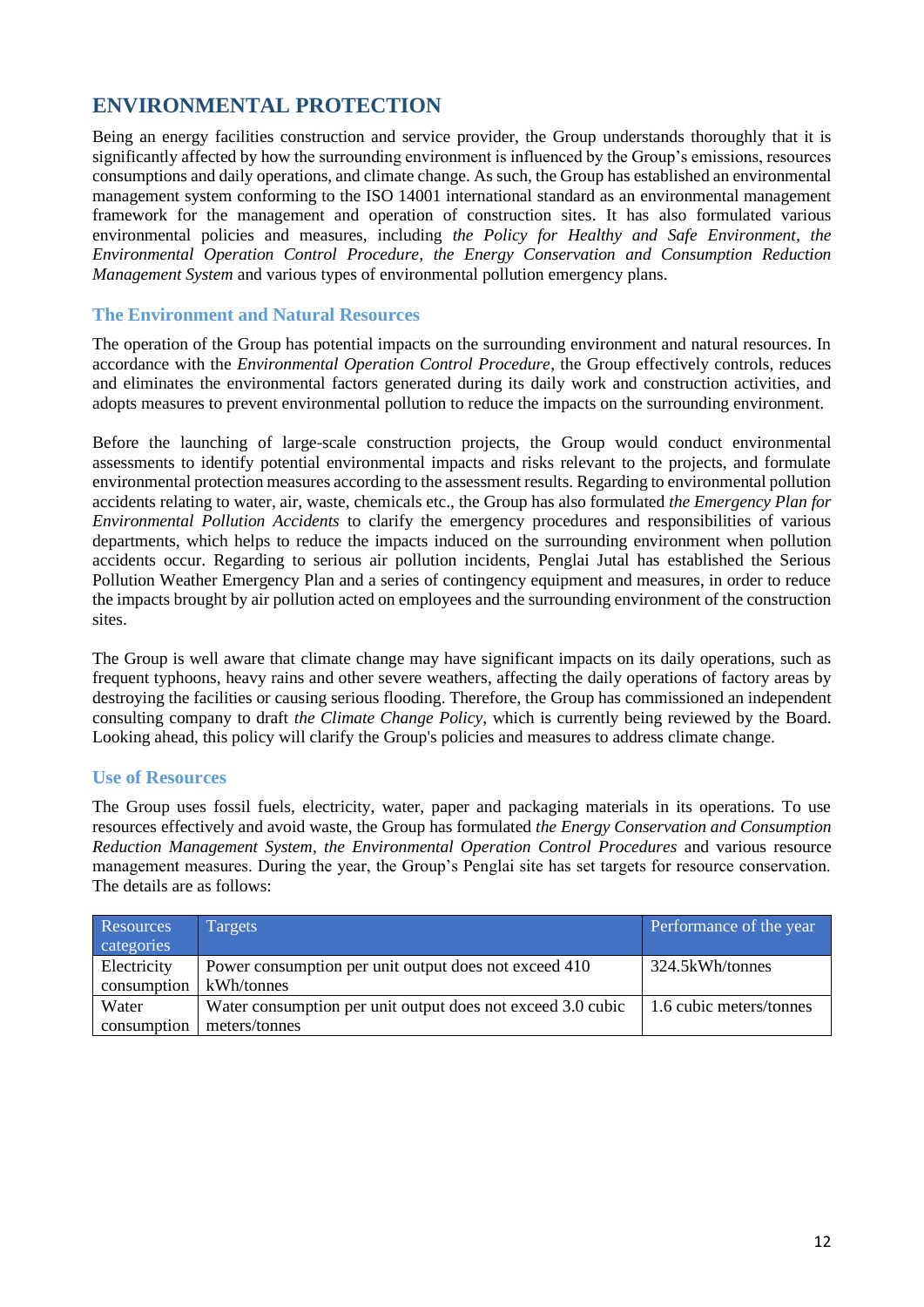#### **Energy Consumption**

During the year, the total energy consumption of the Group's operation sites was 771,975 MWh, which was mainly used for power facilities in offices and sites, production machinery and vehicles, and natural gas and liquefied petroleum gas used in kitchens. Among all, the main source of consumption of the Group was mainly the consumption of purchased electricity and diesel, of which accounts for 55% and 19% of the total energy consumption, respectively. The Group's energy consumption increased significantly by 124%, mainly due to the substantial increase in the workload of construction sites, which led to a significant increase in electricity consumption. Meanwhile, additional construction vehicles and machinery were needed to each construction site, resulting in an increase in diesel consumption.

| <b>Energy</b>                      | 2020   | 2019   | Unit                     |
|------------------------------------|--------|--------|--------------------------|
| Direct Energy                      |        |        |                          |
| Gasoline                           | 1,468  | 1,480  | <b>MWh</b>               |
| Petrol                             | 14,705 | 7,731  | MWh                      |
| Liquefied petroleum gas            | 197    | 186    | <b>MWh</b>               |
| Natural gas                        | 596    | 1,794  | MWh                      |
| Liquefied natural gas              | 6,776  |        | <b>MWh</b>               |
| Acetylene                          | 2,665  |        | <b>MWh</b>               |
| Propane                            | 138    |        | MWh                      |
| Acrylic                            | 7,907  |        | <b>MWh</b>               |
| <b>Indirect Energy</b>             |        |        |                          |
| Purchased Electricity <sup>7</sup> | 42,526 | 23,306 | <b>MWh</b>               |
| Purchased heat                     | 217    |        | <b>MWh</b>               |
| <b>Total energy consumption</b>    | 77,195 | 34,497 | <b>MWh</b>               |
| Energy intensity (by number of     | 22.53  | 11.1   | MWh equivalent /employee |
| employees)                         |        |        |                          |
| Energy intensity (by turnover)     | 21.17  | 17.1   | MWh equivalent /RMB      |
|                                    |        |        | 1,000,000                |

#### **Consumption of Water**

major water consumption of the Group was mainly the domestic water used in staff dormitories and office buildings, and that used for production in the daily operations of the factories. During the year, the total water consumption of the Group was  $261,973$  cubic meters<sup>8</sup>, of which the production water used in daily operations accounted for 68%. All sites and offices sourced water from municipal networks to fulfil production and domestic needs. The Group has no issues in sourcing water fit for purpose.

In order to effectively use and manage water resources, the Group has adopted various water-saving measures, such as the use of water-saving equipment and regular inspections of water pipes and faucets. If any leakage is found, the Group will arrange relevant personnel for repairs to reduce wastage of water.

 $<sup>7</sup>$  The consumption of purchased energy did not include the amount of Dalian Jutal consumed as the electricity consumed there was provided by the</sup> property owner and could not be counted separately.

<sup>&</sup>lt;sup>8</sup> The Group's water consumption does not include the Chengdu and Dalian offices, which cannot provide water consumption data because they do not have water distribution meters.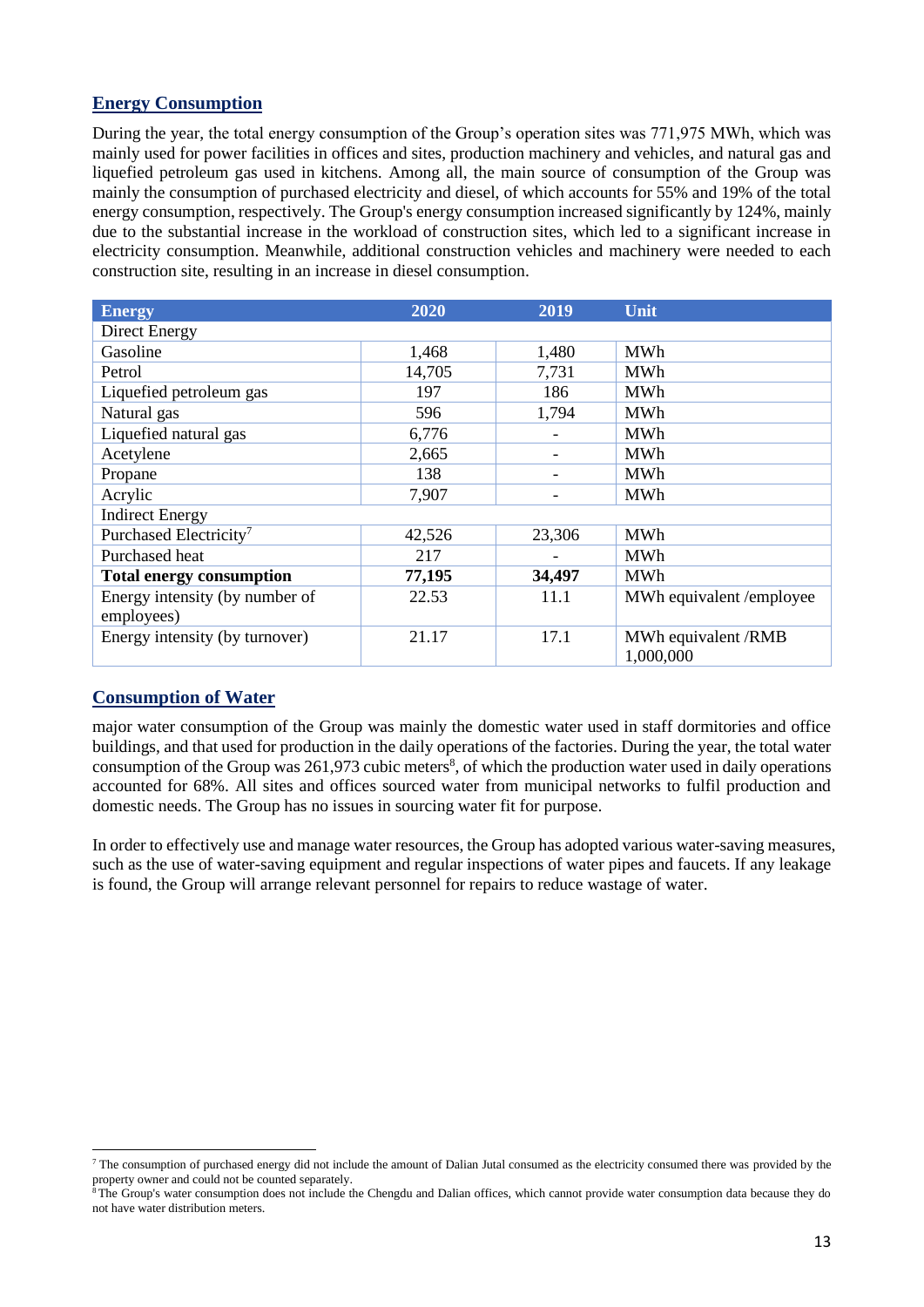#### **Use of Materials**

The Group uses paper and packaging materials in its operations, including stretch film, plastic paper, cartons, bubble film, tape, etc., which are mainly used for daily office operations and packaging for construction projects. During the year, the Group consumed a total of 316 tonnes of paper and packaging materials. In order to consume relevant resources effectively, the Group gives priority to environmentally certified paper and packaging materials when purchasing. At the same time, the Group has also implemented measures of consumption reduction and materials reuse, encouraging employees to adopt electronic office arrangement, to print double side, and to reuse wastepaper and packaging materials.

#### **Emissions Management**

The Group cares about the emissions of daily operations, including GHG emissions, air pollutants, waste and wastewater. The Group has already established *the Policy of Healthy and Safe Environment, the Environmental Operation Control Procedures* and *the Waste Collection, Identification, Storage and Treatment Procedures*, demonstrating the Group's emission management guidelines, policies and implemented measures. The Group's Penglai site has set emission reduction and waste reduction targets during the year. The details are as follows:

| <b>Emission</b>                     | <b>Emission reduction and waste reduction</b>                                                                                                                                                                                                                                                                                                                                                                                                                                     | Performance in the year                                                                                                                                                                                                                                                                                                                                                                                                                            |  |
|-------------------------------------|-----------------------------------------------------------------------------------------------------------------------------------------------------------------------------------------------------------------------------------------------------------------------------------------------------------------------------------------------------------------------------------------------------------------------------------------------------------------------------------|----------------------------------------------------------------------------------------------------------------------------------------------------------------------------------------------------------------------------------------------------------------------------------------------------------------------------------------------------------------------------------------------------------------------------------------------------|--|
| categories                          | target                                                                                                                                                                                                                                                                                                                                                                                                                                                                            |                                                                                                                                                                                                                                                                                                                                                                                                                                                    |  |
| Exhaust gas<br>and dust<br>emission | Concentration of toluene discharged does<br>$\bullet$<br>not exceed 40 mg/m <sup>3</sup> , while the discharge<br>rate does not exceed 18 kg/h<br>Concentration of dimethylbenzene<br>$\bullet$<br>discharged does not exceed 70 mg/m <sup>3</sup> ,<br>while the discharge rate does not exceed<br>$5.9 \text{ kg/h}$<br>Concentration of respirable suspended<br>٠<br>particles discharged does not exceed 120<br>$mg/m3$ , while the discharge rate does not<br>exceed 23 kg/h | The concentration of toluene discharged<br>$\bullet$<br>was $0.0151$ mg/m <sup>3</sup> , while the discharge<br>rate was 0.0016 kg/h<br>The concentration of dimethylbenzene<br>$\bullet$<br>discharged was $1.1284$ mg/m <sup>3</sup> , while the<br>discharge rate was 0.139 kg/h<br>The concentration of respirable<br>$\bullet$<br>suspended particles discharged was 4.86<br>mg/m <sup>3</sup> , while the discharge rate was<br>$0.332$ kg/h |  |
| Wastewater<br>disposal              | Concentration of suspended matter<br>$\bullet$<br>discharged does not exceed 150 mg/m <sup>3</sup> ,<br>Concentration of animal and vegetable<br>$\bullet$<br>oils discharged does not exceed 100<br>mg/m <sup>3</sup>                                                                                                                                                                                                                                                            | The concentration of suspended matter<br>$\bullet$<br>discharged was 124 mg/m <sup>3</sup><br>The concentration of animal and<br>$\bullet$<br>vegetable oils discharged was 0.92 mg/L                                                                                                                                                                                                                                                              |  |
| Hazardous<br>waste                  | 100% hazardous waste is collected,<br>$\bullet$<br>sorted, and handed over to an approved<br>recycling company for recycling                                                                                                                                                                                                                                                                                                                                                      | 100% of hazardous waste was collected<br>$\bullet$<br>and sorted, and was passed to certified<br>third party for further handling                                                                                                                                                                                                                                                                                                                  |  |
| Noise<br>emission                   | Noise level of factories must be<br>$\bullet$<br>maintained at 60 dB or below during day<br>time, and 50 dB or below during the<br>night time                                                                                                                                                                                                                                                                                                                                     | The noise level of factories maintained<br>$\bullet$<br>at 56 dB during day time and 47 dB<br>during night time.                                                                                                                                                                                                                                                                                                                                   |  |

#### **Greenhouse Gas Emission**

To quantify the GHG emissions generated by operations, the Group has continued to commission Carbon Care Asia, an independent consultancy, to conduct carbon assessment which is conducted according to *the GHG Emissions Accounting Methods and Reporting Guidelines for Mechanical Equipment Manufacturers (Trial)* published by the National Development and Reform Commission of the People's Republic of China and with reference to international standard ISO14064-1 and the GHG Protocol.

During the year, the Group's total carbon emissions were 38,124 metric tons of carbon dioxide equivalent, mainly from the purchased electricity, accounting for 68% of the total carbon emissions. Compared with last year's performance, the Group's total GHG emissions increased 87%, which was mainly generated by the increasing work load of construction sites. The GHG emission intensity by the number of employees is 11.1, while the intensity by RMB 1,000,000 is 10.5.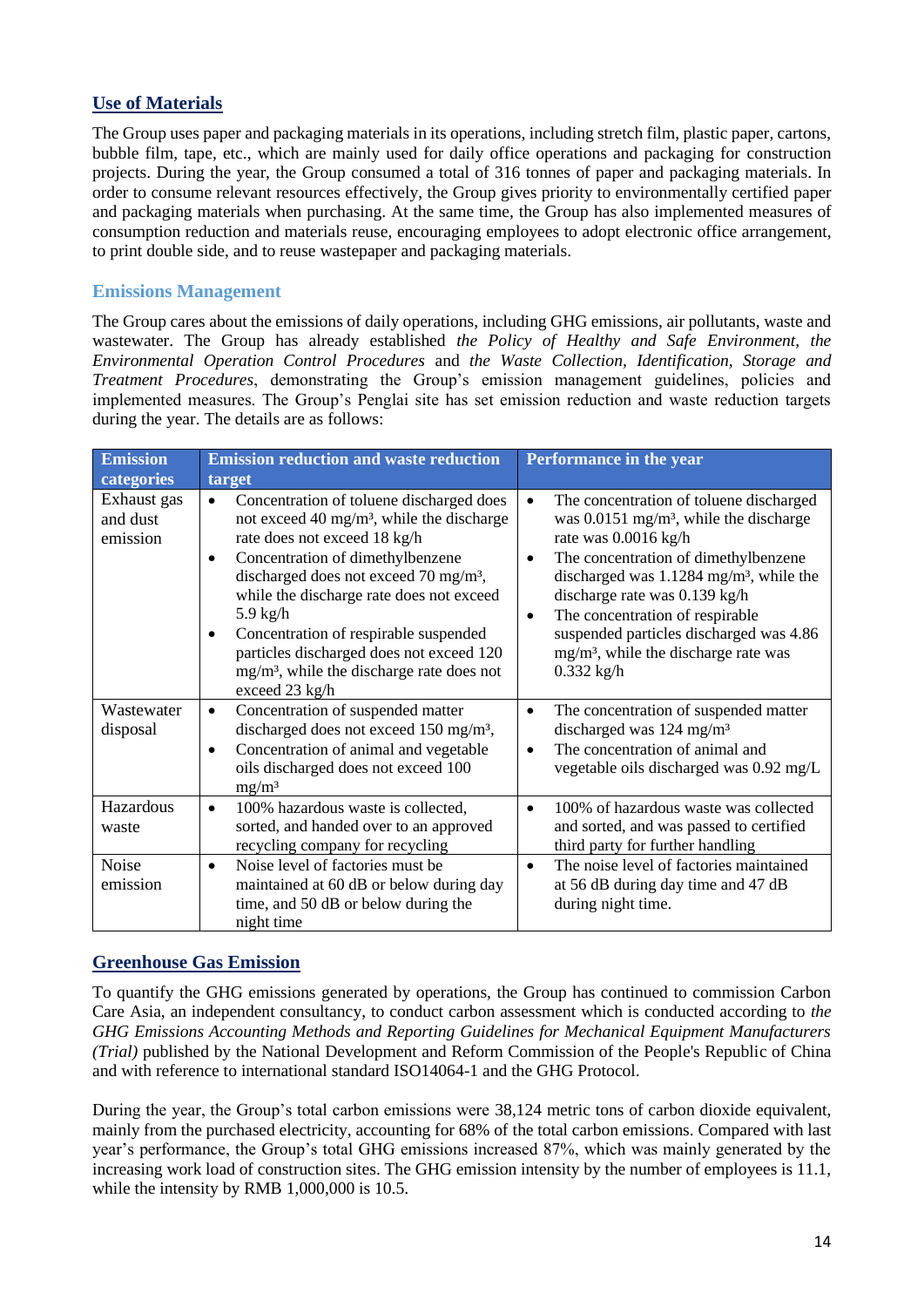| <b>GHG</b> Emissions                               | 2020   | 2019   | Unit                     |
|----------------------------------------------------|--------|--------|--------------------------|
| Scope I - Direct emissions <sup>9</sup>            | 11,842 | 5,863  | tonnes of carbon dioxide |
|                                                    |        |        | equivalent               |
| Scope II - Energy indirect emissions <sup>10</sup> | 26,031 | 14,219 | tonnes of carbon dioxide |
|                                                    |        |        | equivalent               |
| Scope III - Other indirect emissions <sup>11</sup> | 251    | 320    | tonnes of carbon dioxide |
|                                                    |        |        | equivalent               |
| <b>Total GHG Emissions</b>                         | 38,124 | 20,402 | tonnes of carbon dioxide |
|                                                    |        |        | equivalent               |
| GHG Intensity (by number of employees)             | 11.1   | 6.6    | tonnes of carbon dioxide |
|                                                    |        |        | equivalent/employee      |
| GHG Intensity (by turnover)                        | 10.5   | 10.1   | tonnes of carbon dioxide |
|                                                    |        |        | equivalent/RMB 1,000,000 |

In order to effectively reduce GHG emissions in daily operations, the Group adopted various energy-saving and emission-reduction measures.

**Energy-saving and emission-reduction measures taken by Jutal during the year**

- Set up rules for saving electricity at the offices and sites;
- Preferentially select low-consumption and energy-saving products when purchasing electrical equipment;
- Air-conditioning usage requirements: cannot adjust the temperature of the air-conditioner to lower than 26°C during summer, and cannot adjust to higher than 18℃ during winter (except for special circumstances);
- Energy-saving lights are preferred for lighting, and use natural light as much as possible during the day;
- Check and turn off all electrical equipment such as air conditioners, computers, lights, etc. after work;
- Conduct regular inspections for electricity saving and analyze electricity consumptions;
- Provide employees with training on energy conservation and emission reduction on a regular basis to increase their awareness of environmental protection; and
- Monitor energy consumption and set energy-saving targets.

The Group will continue to evaluate, record and disclose its GHG emissions and other environmental data annually, and regularly review the performance of existing measures to improve relevant GHG emission policies.

#### **Air Pollutants**

The Group's daily operation mainly covers equipment constructions and various production procedures. The air pollutants produced during the operation mainly included nitrogen oxides, sulfur oxides, particulates and volatile organic compounds ("VOCs"). The Group's nitrogen oxides, sulfur oxides, and particulates mainly came from fossil fuels consumed by production equipment at the sites, kitchen equipment and vehicles; while particulates and VOCs came from the sites' sanding and painting processes.

<sup>&</sup>lt;sup>9</sup> Scope I includes emissions of stationary and mobile sources of fossil fuel combustion, fuel combustion of industrial production process, and equipment and system operations

Scope II includes emissions of purchased electricity (excluding Dalian Jutal).

<sup>&</sup>lt;sup>11</sup> Scope III includes emissions due to employees' air business travel.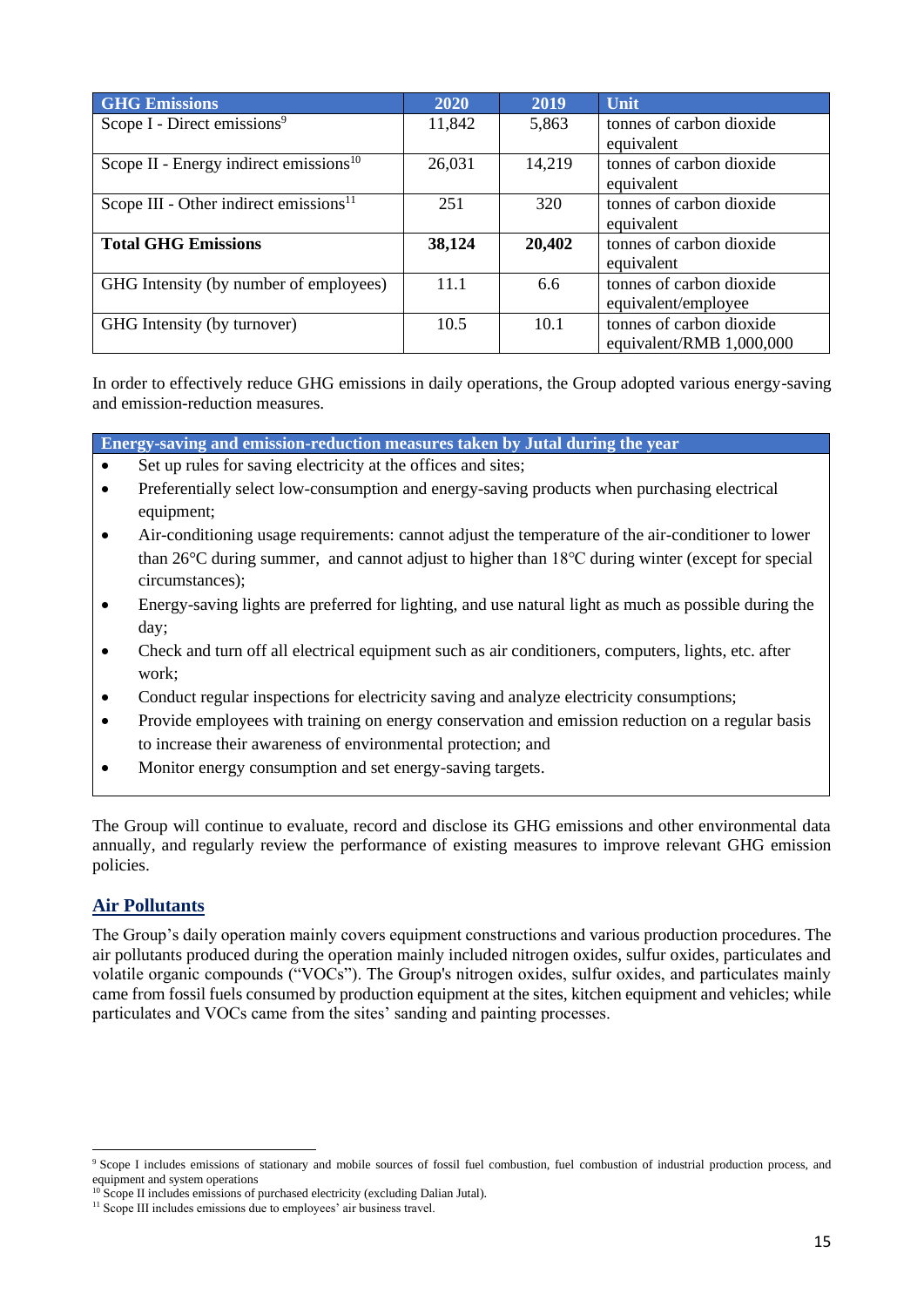| <b>Air Pollutants</b>                   | 2020   | 2019   | Unit |
|-----------------------------------------|--------|--------|------|
| Nitrogen Oxides                         | 58.257 | 30,147 | κg   |
| Sulphur Oxides                          | 20,408 | 7,904  | kg   |
| <b>Particulates</b>                     | 32,116 | 16,199 | kg   |
| Volatile organic compunds <sup>12</sup> | 3.457  | 10,872 | kg   |

To reduce air pollutants, the Group had established environmentally friendly treatment systems at various sites, such as Penglai Jutal's *Abatement Options for Air Pollutants* and *Comprehensive VOCs Treatment Plan* to treat air pollutants generated by industrial processes such as spraying, welding, sanding, etc. by installing down-flow dust collectors, painting mist filters, anti-explosion centrifugal fans, organic solvent adsorption devices and activated carbon devices etc. The Group also regularly commissioned testing companies to conduct regular emission testing to analyst the progress of air pollutant emissions and ensure that the emissions complied with the Group's standards.

#### **Waste Management**

The Group is committed to reducing waste during constructions. It had formulated *the Waste Safety Management Regulations* to regulate the recycle, storage and treatment of waste of the Group. During the year, the Group generated 3,816 metric tons of non-hazardous waste, mainly including waste metal and steel, domestic waste, waste cardboard boxes, waste timber and office paper. All non-hazardous wastes were collected and transported by recyclers.

During the year, the Group generated 566 metric tons of hazardous waste<sup>13</sup>, including waste paint residue, mineral oil, paint buckets, lubricants, and toner cartridges. All waste were collected and processed by qualified contractors.

#### **Waste Water Management**

The Group's wastewater produced in the operation were mainly production wastewater in construction sites and domestic wastewater in offices. The Group abides by the requirements of national laws and regulations to ensure that wastewater *meets the Wastewater Quality Standards for Discharge to Municipal Sewers* before discharge to sewage treatment plant through the municipal sewage network.

The Group complies with relevant laws and regulations, such *as the Atmospheric Pollution Prevention and Control Law of the People's Republic of China*. There were no cases of non-compliance with laws and regulations in relation to emissions and other environmental issues.

## **OPERATIONS MANAGEMENT**

The Group is committed to becoming a professional and trustworthy business partner for customers, providing them with quality products and services. It has formulated a series of supply chain, quality management and anti-corruption policies and operational measures, including *the Employees Handbook, the Code of Conduct for Trade, the Anti-commercial Bribery Management System, the Code of Conduct for Employee Discipline* and *the After-sales Service Management Procedures*.

#### **Anti-corruption**

The Group has always upheld the highest standards of corporate integrity and business ethics. It adopts a zero-tolerance attitude towards bribery, extortion, fraud and money laundering. It has also prohibited employees from corruption, bribery or unethical behaviors, and any acts intended to damage the company's interests or integrity by stating the rules in *the Code of Conduct for Trade* and *the Anti-commercial Bribery Management System*.

<sup>13</sup> Hazardous waste includes only Dalian Jutal, Zhuhai Jutal, and Penglai Jutal. The remaining offices or construction sites within the scope of the report do not produce hazardous waste

 $12$  The amount if VOCs only included data from Zhuhai and Penglai sites, while other sites and offices basically do not involve relevant emissions.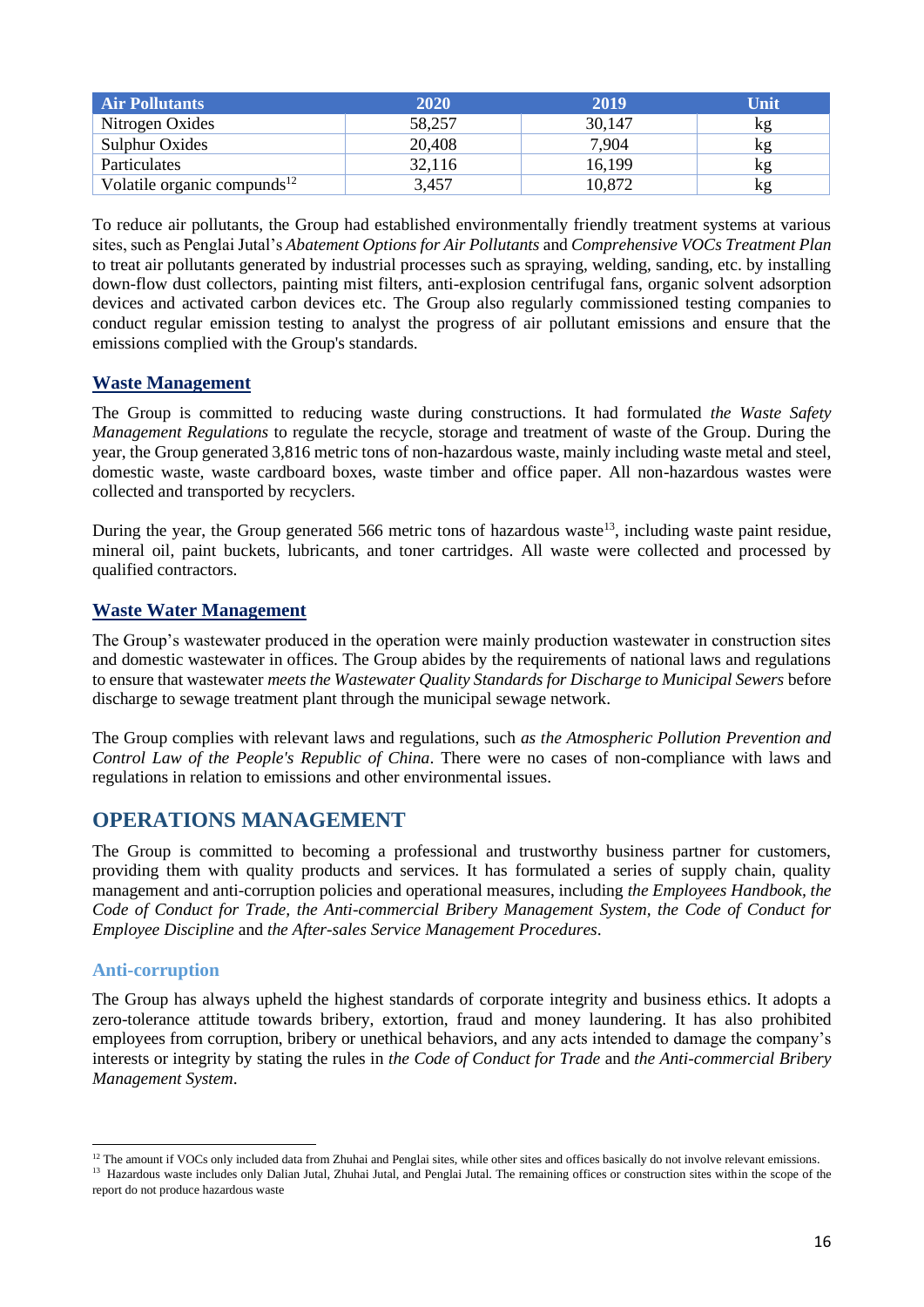The Group has established the gifts notification system, which allows employees to register and notify the company in time when they cannot reject the gifts to maintain honesty and the corporate culture of integrity. At the same time, the Group established the anti-corruption reporting mechanism, including the reporting box and reporting telephone number, to encourage employees to report misconduct involving business bribery. Any report would be investigated by relevant personnel and any violations would be subject to disciplinary action or transferred to the judicial authorities.

The Group continued to provide employees with integrity ethics and anti-corruption training during the year, aiming at improving the employees awareness towards anti-corruption to realize the integrity corporate culture. During the year, the Group provided integrity ethics and anti-corruption trainings to 2,633 employees of Zhuhai and Penglai sites.

The Group abides by the relevant laws and regulations, including *the Criminal Law of the People's Republic of China*. There were no cases of reports, legal cases or cases of non-compliance with laws and regulations in relation to corruption this year.

#### **Product Responsibility**

The Group attaches great importance to quality management and is committed to providing customers with high-quality and safe products. It has established a quality management system in accordance with the ISO 19001 international standard to implement its quality policy, ensuring that the production process of each project meets the quality requirements to provide customers with satisfactory products and services.

#### **Quality Management**

The Group established a series of product quality control processes to ensure that its products were up to the quality and safety requirements, including *the Operation Rules for Self-purchasing Materials, Project Material Labeling and Tracking Procedures, Installation Management Procedures, Warehousing Management Procedures* and *Secondary Warehouse Management Procedures*, controlling the procedures of raw materials management, labeling, processing, storage and inspection. Regarding to the raw material management, the Group established *the Product Process Inspection Control Procedures* to carry out a series of inspections on raw materials, including product dimensions, appearance of product seam welding, product sandblasting, product coating, heat treatment and pressure testing. The quality department of the Group also conducts random checks on a regular basis to ensure that the raw materials used for the project meet the construction requirements. During the year, no products of the Group had to be recalled for safety and health reasons.

#### **Customer Service**

In order to ensure that customers continue to be satisfied with the Group's products and services, it provides after-sales services to follow up on customers' use of products. If they have encountered any technical problems, the Group will arrange relevant department to research on the problem and formulate the solutions. Technicians would be arranged for on-site maintenance if needed to the customers to solve the technical problems.

The Group has the customer feedback and complaint collecting mechanism for the customers to file their comments and complaints. All the feedbacks are collected and analyzed by the project department of the group to improve the product quality management. During the year, the Group received one complaint, referring to the product quality problem. As such, the Group had already followed up by calling quality meetings and providing solutions regarding to the content of the customers' complaint to solve the issue.

#### **Customer Privacy**

The Group values customer privacy and is committed to protecting the privacy and personal data of customers and related personnel. The Group's Employee Confidentiality Management System requests the employees to observe the system and not to disclose any information of customers to the third parties for any personal benefits.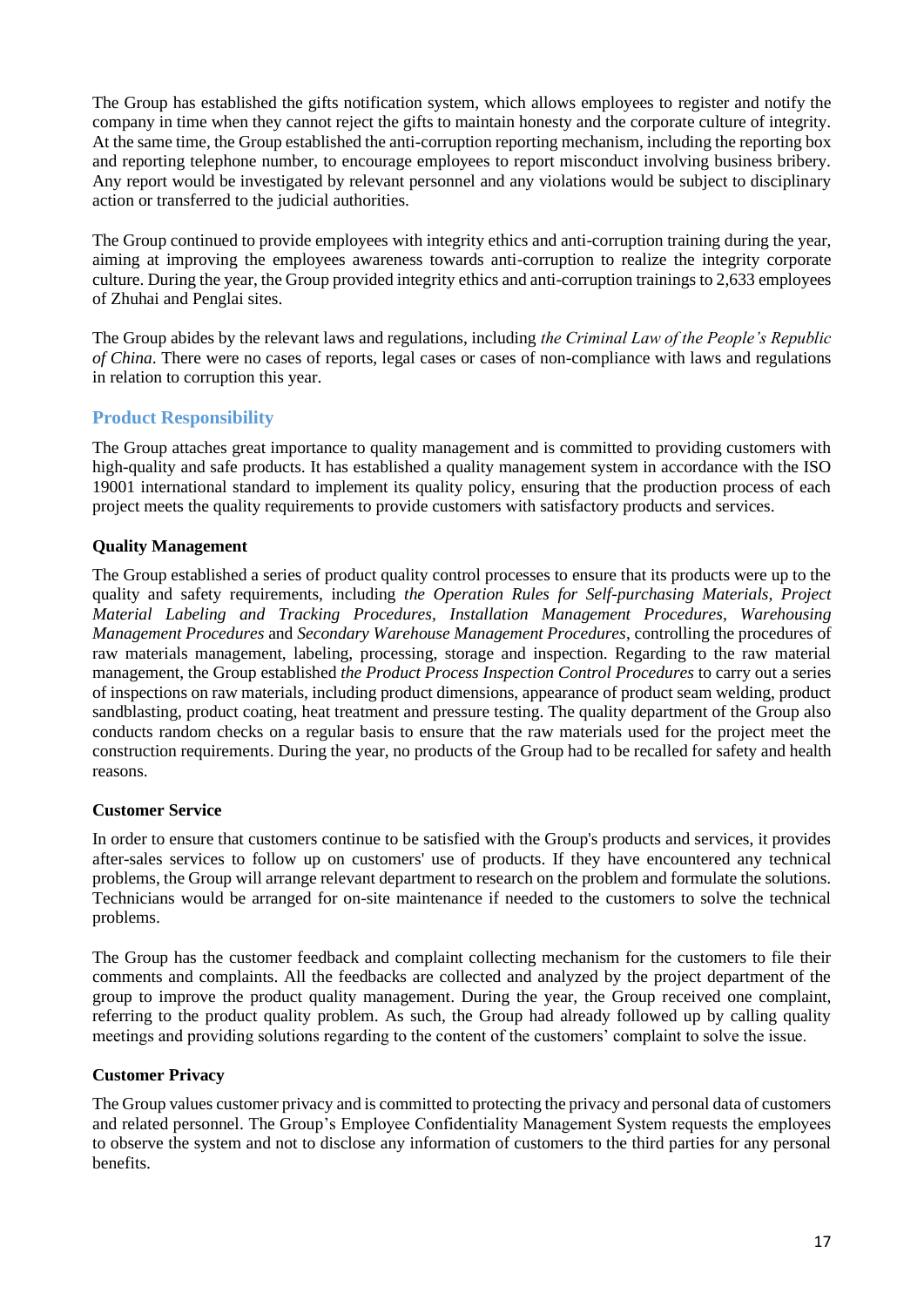#### **Contract confidentiality and intellectual property**

The Group respects the contract confidentiality and intellectual property rights, and complies with the national and domestic laws and regulations. It had added non-disclosure clauses when formulating the suppliers' contracts, requiring that the confidential information cannot be disclosed with both parties' consents to protect the mutual benefits. Besides, the information provided by suppliers would be kept confidential.

#### **Advertisement**

All the advertisements of the Group must be produced in accordance with legal requirements. Relevant contents must be approved and monitored by the management to ensure all the messages delivered are true and accurate to meet the requirements of domestic laws and regulations. Due to the business nature, the label and service description did not have a significant impact on the Group, so this report does not disclose relevant policies and measures.

The Group abides by the relevant laws and regulations, such as *the Product Quality Law of the People's Republic of China*. There were no cases of non-compliance with laws and regulations in relation to product responsibility.

#### **Supply-chain Management**

The Group works closely with different suppliers to purchase high-quality and stable raw materials for project construction. *The Supplier Management Procedure* of the Group states the standards of choosing the suitable suppliers. The Group selected suitable suppliers based on the principle of "fairness, justice and openness" and the suppliers' background, and importance of products or services. The Procurement Department of the Group, in conjunction with other departments, is responsible for handling quality management reviews. It would follow up with the suppliers regularly on the quality of supplies and progress by conducting on-site reviews and performance assessments for the suppliers to ensure they can satisfy the needs of various aspects such as materials, equipment, logistics, health and safety and environmental management. If problems are found during the assessment, it would communicate with the suppliers and help them to meet the requirements.

During the year, the Group has identified the environmental and social risks related to the supply chain, and formulated measures to reduce risks based on their importance. During the supplier selection process, the Group will also consider factors such as environmental protection, health and safety and labour. Priority is given to local suppliers and suppliers with environmental certification to reduce carbon emissions during transportation. With *the Procurement Department HSE Management Procedures* established, the performances of the Group's supplier are included in the occupational health and safety management system. At the same time, the Group also requires all suppliers to bare their social responsibilities and implement effective control and continuous improvement based on meeting environment and safety related laws.

During the year, the Group had 746 suppliers providing raw materials and services. The suppliers were mainly from Mainland China, accounting for 97% of the total number of suppliers, and the rest were from different countries, including Singapore, Germany and the United States.

# **COMMUNITY INVESTMENT**

The Group is committed to practicing corporate social responsibility to care about the disadvantaged in the society. The Group established a Caring Committee and formulated the Caring Committee Charter to implement community investment projects. During the year, the Group continued to focus on the aspects of community development. Zhuhai Jutal and Penglai Jutal donated RMB20,000 and RMB1,000,000 respectively to two projects, including donations to the Shange Village, Caojiang Town, Gaozhou City, a poverty area in Guangdong Province, and donations to the Penglai City Government to combat COVID-19.

Looking ahead, the Group will consider expanding the functions of the Care Committee, and plan to implement different types of investment projects to increase the degree of social participation and invest more resources to communities in need, so as to bring a diversified positive impact to the society.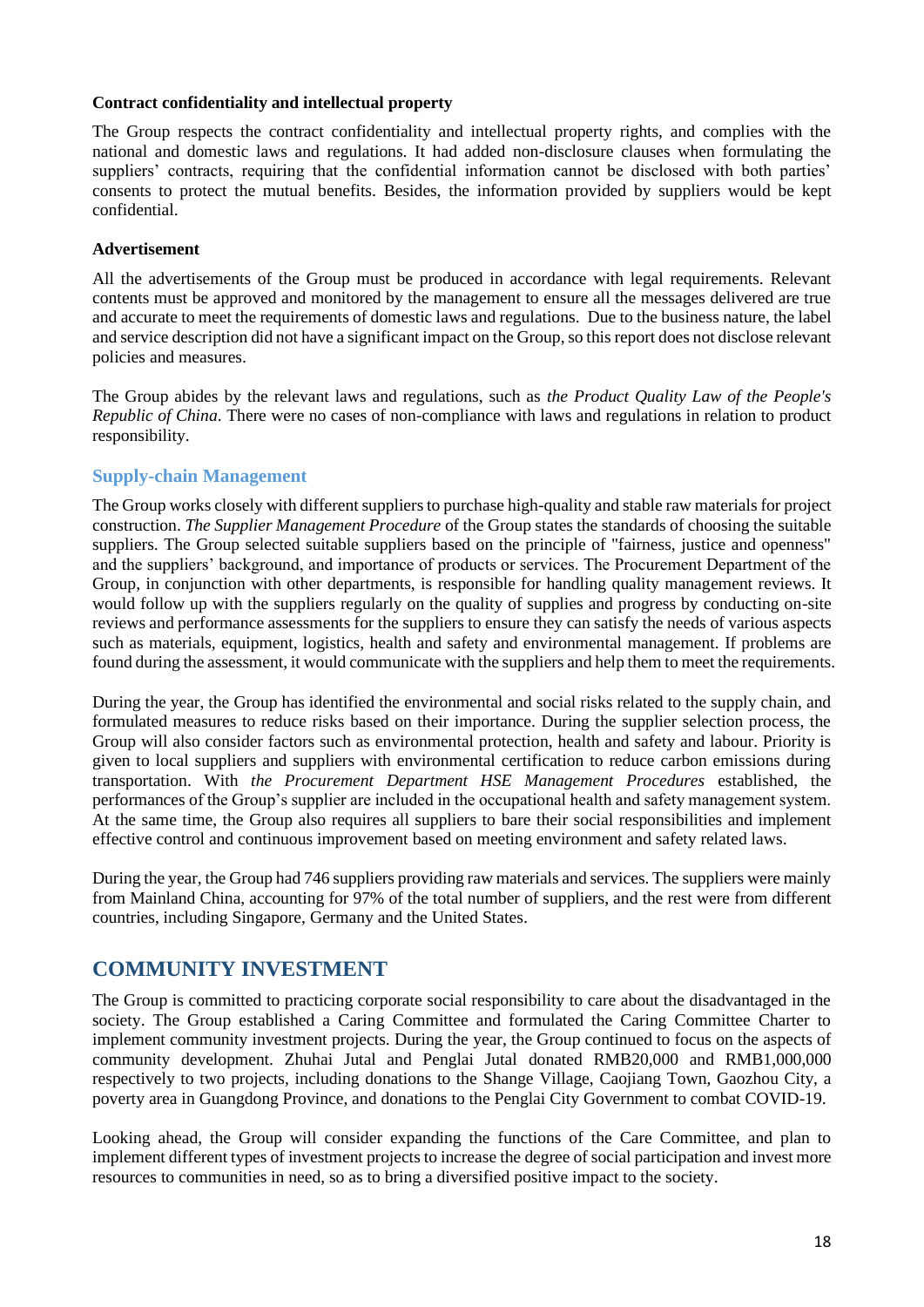# **KEY PERFORMANCE INDICATOR SUMMARY**

| <b>Environmental Performance</b> |  |
|----------------------------------|--|
|                                  |  |

| <b>Environmental Key Performance</b>                          | 2020             | 2019           | Unit                                |
|---------------------------------------------------------------|------------------|----------------|-------------------------------------|
| <b>Indicator</b>                                              |                  |                |                                     |
| Type of emissions and the relevant<br>emission data           |                  |                |                                     |
| Nitrogen Oxides                                               | 58,257           | 30,147         | kg                                  |
| <b>Sulphur Oxides</b>                                         | 20,408           | 7,904          | kg                                  |
| <b>Respiratory Particulates</b>                               | 32,116           | 16,199         | kg                                  |
| Volatile organic compounds <sup>14</sup>                      | 3,457            | 10,872         | kg                                  |
| and intensity<br><b>GHG</b> emissions                         |                  |                |                                     |
| Scope 1 - Direct emissions                                    | 11,842           | 5.863          | tonnes of carbon dioxide equivalent |
| Scope 2 - Energy indirect emissions                           | 26,031           | 14,219         | tonnes of carbon dioxide equivalent |
| Scope 3 - Other indirect emissions                            | $\overline{251}$ | 320            | tonnes of carbon dioxide equivalent |
| <b>Total GHG emissions</b>                                    | 38,124           | 20,402         | tonnes of carbon dioxide equivalent |
| GHG Intensity (by number of employees)                        | 11.13            | 6.55           | tonnes of carbon dioxide            |
|                                                               |                  |                | equivalent/employee                 |
| GHG Intensity (by turnover)                                   | 10.45            | 10.08          | tonnes of carbon dioxide            |
|                                                               |                  |                | equivalent/RMB 1,000,000            |
| Generation of hazardous waste and intensity                   |                  |                |                                     |
| Total generation of hazardous waste                           | 566              | 245            | tonne                               |
| Hazardous waste intensity (by number of                       | 0.17             | 0.09           | Tonne/emplyee                       |
| employees)                                                    |                  |                |                                     |
| Hazardous waste intensity (by turnover)                       | 0.16             | 0.16           | Tonne/RMB 1,000,000                 |
| Generation of non-hazardous waste and intensity               |                  |                |                                     |
| Total generation of non-hazardous waste                       | 3,816            | 1,410          | tonne                               |
| Non-hazardous waste intensity (by number of                   | 1.11             | 0.45           | Tonne/emplyee                       |
| employees)                                                    |                  |                |                                     |
| Non-hazardous waste intensity (by turnover)                   | 1.05             | 0.70           | Tonne/RMB 1,000,000                 |
| <b>Total energy consumption and intensity</b>                 |                  |                |                                     |
| Direct energy                                                 | 34,452           | 11,191         | MWh                                 |
| Indirect energy <sup>15</sup>                                 | 42,743           | 23,306         | MWh                                 |
| Total energy consumption                                      | 77,195           | 34,497         | MWh                                 |
| Energy intensity (by number of employees                      | 22.53            | 11.08          | MWh/employee                        |
| Energy intensity (by turnover)                                | 21.17            | 17.06          | MWh/RMB1,000,000                    |
| Total water consumption and intensity                         |                  |                |                                     |
| Total water consumption 16                                    | 261,973          | 224,272        | cubic metre                         |
| Water intensity (by number of employees)                      | 76.47            | 82.21          | cubic metre/employee                |
| Water intensity (by turnover)                                 | 71.83            | 115.78         | cubic metre/RMB 1,000,000           |
| Packaging material used in finished products<br>and intensity |                  |                |                                     |
| Consumption of packaging materials <sup>17</sup>              | 316              | $\overline{4}$ | tonne                               |
| Packaging material intensity (by number of<br>employees)      | 0.0923           | 0.0021         | tonne/employee                      |
| Packaging material intensity (by turnover)                    | 0.0867           | 0.0026         | tonne/RMB 1,000,000                 |

<sup>&</sup>lt;sup>14</sup> The statistics of VOC only include emissions from the operation of construction sites in Zhuhai and Penglai, while other sites and offices do not involve VOC emissions.

<sup>&</sup>lt;sup>15</sup> The indirect energy consumption does not include Dalian Jutal's purchased electricity as the electricity consumed there was provided by the

property owner and could not be counted separately.<br><sup>16</sup> Due to the lack of separate water meter in the area and being unable to collect relevant data, Dalian Jutal and Chengdu Jutal are excluded in the

water consumption data.<br><sup>17</sup> This year the data of packaging material is newly added in the report with only data of Huizhou and Penglai sites included, while there had no relevant data in 2019.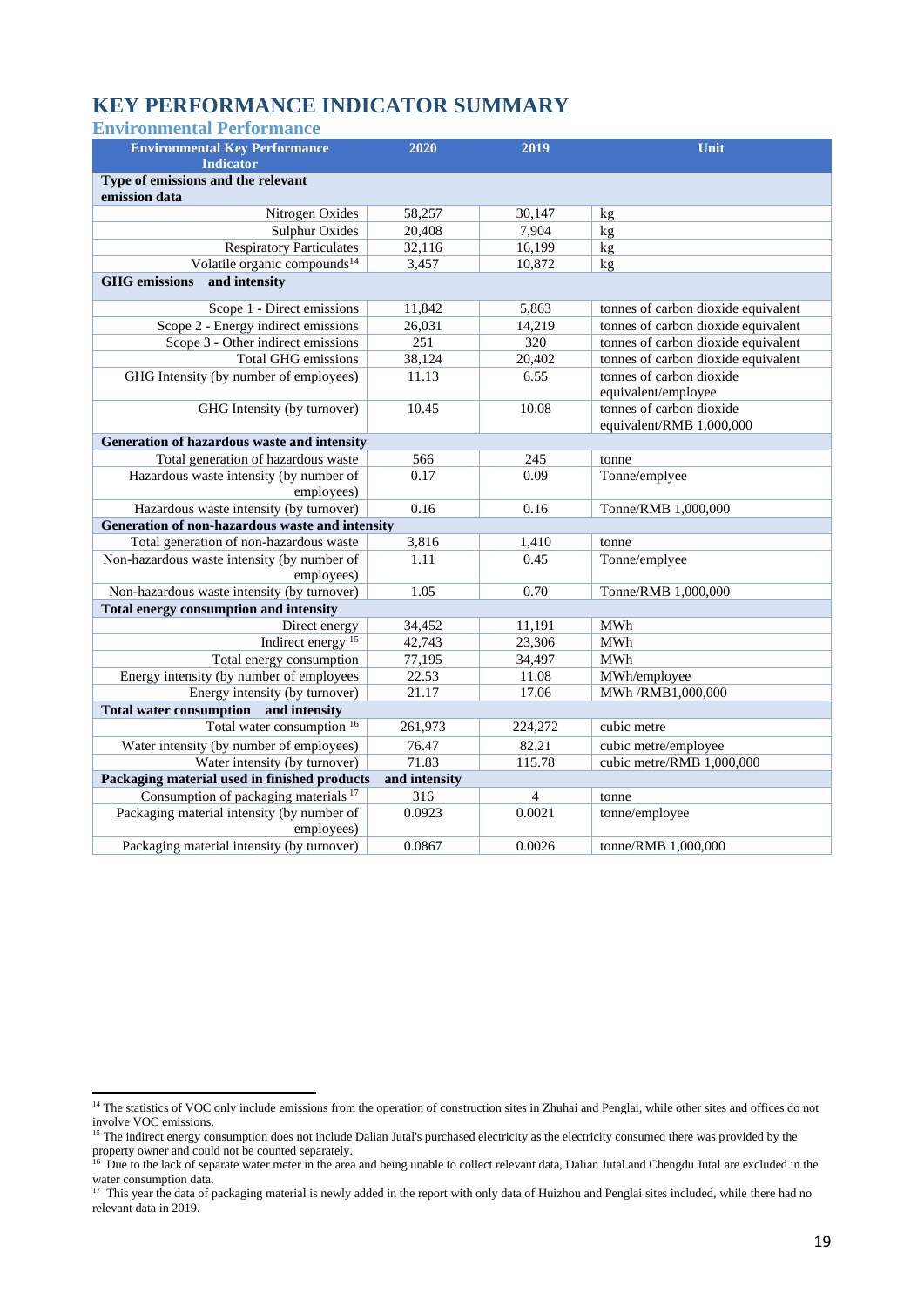#### **Social Performance**

| OVVIMA A VLAVAAAMAAVV<br><b>Number of</b><br>employees | 2020                 |                     |              |              |                    |              |                    |              |              |              |
|--------------------------------------------------------|----------------------|---------------------|--------------|--------------|--------------------|--------------|--------------------|--------------|--------------|--------------|
| <b>Region</b>                                          |                      | <b>Shen</b><br>zhen | Zhu<br>hai   | Peng<br>lai  | <b>Tian</b><br>jin | Hui<br>zhou  | <b>Cheng</b><br>du | Da<br>lian   | <b>Total</b> | <b>Total</b> |
| Gender                                                 | Male                 | 26                  | 561          | 1,662        | 93                 | 164          | 8                  | 408          | 2,922        | 2,636        |
|                                                        | Female               | 10                  | 109          | 305          | 15                 | 5            | 5                  | 55           | 504          | 477          |
| Age                                                    | Below 30             | $\tau$              | 219          | 673          | 12                 | 15           | $\overline{2}$     | 96           | 1,024        | 920          |
|                                                        | $31-40$              | 8                   | 258          | 922          | 56                 | 37           | $\overline{7}$     | 175          | 1,463        | 1,356        |
|                                                        | $41 - 50$            | 14                  | 154          | 306          | 26                 | 90           | 3                  | 139          | 732          | 662          |
|                                                        | Above 50             | $\tau$              | 39           | 66           | 14                 | 27           | $\mathbf{1}$       | 53           | 207          | 175          |
| Type of<br><b>Employment</b>                           | Senior<br>Management | 3                   | 3            | 6            | $\mathbf{0}$       | $\mathbf{1}$ | $\overline{0}$     | $\mathbf{1}$ | 14           | 14           |
|                                                        | Middle<br>Management | 5                   | 15           | 18           | 37                 | 10           | $\mathbf{1}$       | 8            | 94           | 63           |
|                                                        | <b>General Staff</b> | 28                  | 652          | 1,943        | 71                 | 158          | 12                 | 454          | 3,318        | 3,036        |
|                                                        | Full-time            | 36                  | 670          | 1,967        | 108                | 169          | 13                 | 463          | 3,426        | 3, 113       |
|                                                        | Part-time            | $\theta$            | $\mathbf{0}$ | $\mathbf{0}$ | $\theta$           | $\Omega$     | $\overline{0}$     | $\mathbf{0}$ | $\mathbf{0}$ | $\theta$     |
| <b>Total</b>                                           |                      | 36                  | 670          | 1,967        | 108                | 169          | 13                 | 463          | 3,426        | 3,113        |

|               | Number of workers <sup>18</sup> | 2020            |        |         |                |         |          |               |              | 2019         |
|---------------|---------------------------------|-----------------|--------|---------|----------------|---------|----------|---------------|--------------|--------------|
| <b>Region</b> |                                 | <b>Shenzhen</b> | Zhuhai | Penglai | <b>Tianjin</b> | Huizhou | Chengdu  | <b>Dalian</b> | <b>Total</b> | <b>Total</b> |
| Gender        | Male                            |                 | 772    | 4,364   | 177            | 73      |          | 69            | 5,455        | 4,823        |
|               | Female                          |                 | 88     | 734     | 0              |         |          | 17            | 840          | 599          |
| <b>Total</b>  |                                 |                 | 860    | 5,098   | 177            | 73      | $\bf{0}$ | 86            | 6,295        | 5,422        |

|               | Rate of new hires and employee |      | <b>Rate of new hires</b> | <b>Employee turnover rate</b> |      |  |
|---------------|--------------------------------|------|--------------------------|-------------------------------|------|--|
| turnover rate |                                | 2020 | 2019                     | 2020                          | 2019 |  |
| <b>Region</b> | Shezhen                        | 19%  | 8%                       | 25%                           | 47%  |  |
|               | Zhuhai                         | 30%  | 24%                      | 17%                           | 22%  |  |
|               | Penglai                        | 22%  | 26%                      | 14%                           | 14%  |  |
|               | Tianjin                        | 13%  | 8%                       | 12%                           | 18%  |  |
|               | Huizhou                        | 2%   | 26%                      | 11%                           | 19%  |  |
|               | Chengdu                        | 8%   | 11%                      | 54%                           | 5%   |  |
|               | Dalian                         | 45%  | 29%                      | 24%                           | 68%  |  |
| Gender        | Male                           | 26%  | 24%                      | 17%                           | 25%  |  |
|               | Female                         | 18%  | 30%                      | 12%                           | 12%  |  |
| Age           | Below 30                       | 51%  | 49%                      | 28%                           | 30%  |  |
|               | $31 - 40$                      | 16%  | 17%                      | 11%                           | 21%  |  |
|               | $41 - 50$                      | 12%  | 11%                      | 10%                           | 19%  |  |
|               | Above 50                       | 10%  | 9%                       | 11%                           | 17%  |  |
| <b>Total</b>  |                                | 25%  | 25%                      | 16%                           | 23%  |  |

<sup>&</sup>lt;sup>18</sup> Workers include contractors, employees of service outsourcers, site workers, security personnel and cleaners.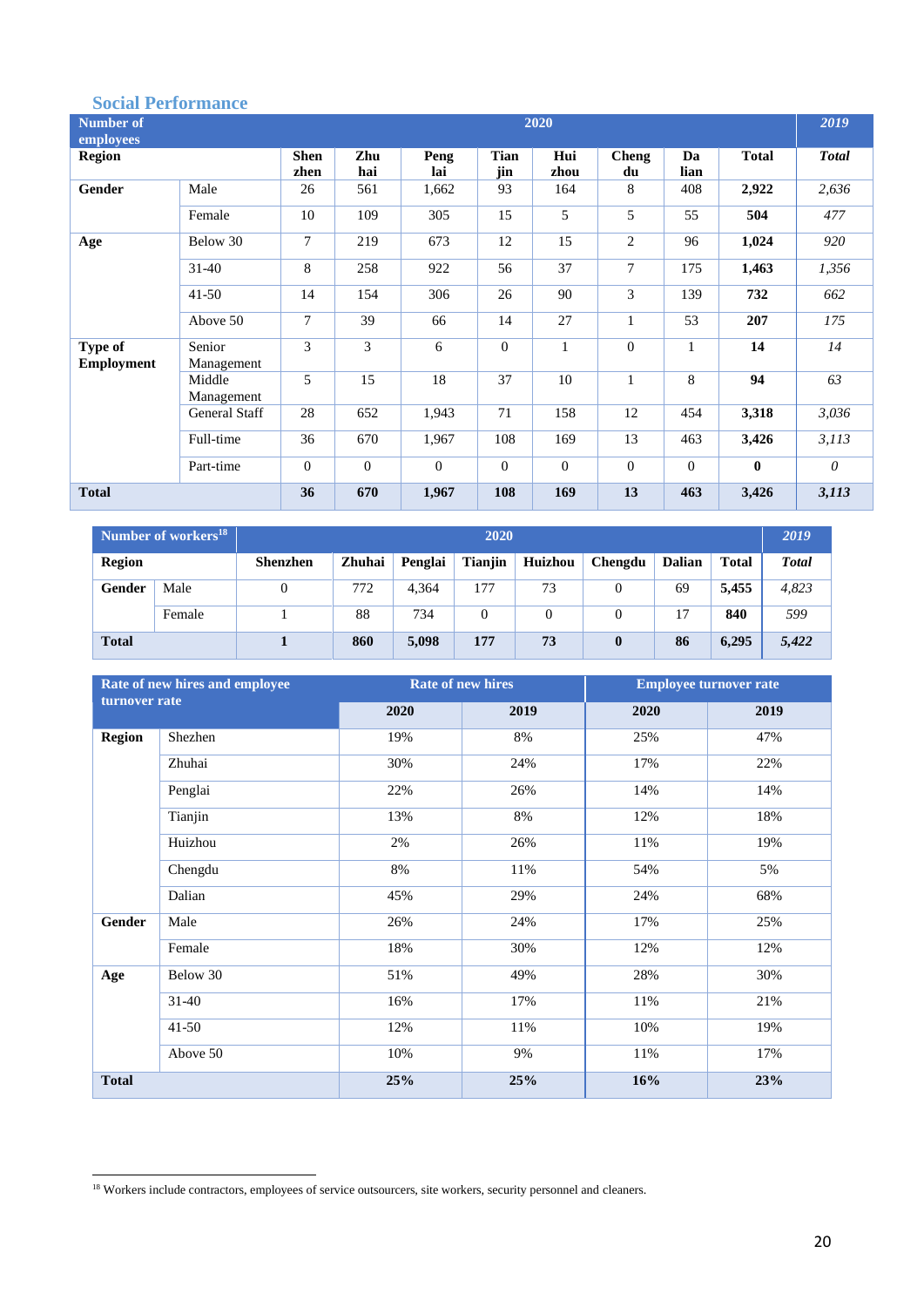| <b>Employee occupational safety performance</b>    |        | <b>Employees</b> | <b>Workers</b> |             |  |
|----------------------------------------------------|--------|------------------|----------------|-------------|--|
|                                                    | 2020   | 2019             | 2020           | $2019^{19}$ |  |
| Work-related fatalities                            | 0      | $\overline{0}$   | $\theta$       |             |  |
| Work-related injuries                              | 11     | 35               | $\Omega$       |             |  |
| Lost days due to work-related injury               | 832    | 1,051            |                |             |  |
| Incidence of work-related injury per 100 employees | 0.32   | 1.12             | $\Omega$       |             |  |
| Rate of lost days due to work-related injury       | 0.0010 | 0.0015           | $\Omega$       |             |  |
| Absence days                                       | 12,615 | 6,662            | $\theta$       | -           |  |

| 2020<br><b>Rate of</b><br>trained<br>employees |                      |                 |       |        |                |                |         |               |              | 2019         |
|------------------------------------------------|----------------------|-----------------|-------|--------|----------------|----------------|---------|---------------|--------------|--------------|
| Region                                         |                      | <b>Shenzhen</b> | Zhuha | Pengla | <b>Tianjin</b> | <b>Huizhou</b> | Chengdu | <b>Dalian</b> | <b>Total</b> | <b>Total</b> |
| Gender                                         | Male                 | 15%             | 100%  | 100%   | 59%            | 94%            | 100%    | 57%           | 91%          | 94%          |
|                                                | Female               | 60%             | 99%   | 100%   | 0%             | 60%            | 80%     | 47%           | 90%          | 91%          |
| Type of<br><b>Employ</b>                       | Senior<br>Management | 0%              | 33%   | 100%   |                | 0%             | -       | 100%          | 57%          | 100%         |
| ment                                           | Middle<br>Management | 60%             | 93%   | 100%   | $0\%$          | 0%             | 100%    | 100%          | 47%          | 100%         |
|                                                | General Staff        | 25%             | 100%  | 100%   | 77%            | 99%            | 92%     | 55%           | 93%          | 94%          |
| <b>Total</b>                                   |                      | 28%             | 100%  | 100%   | 51%            | 93%            | 92%     | 56%           | 91%          | 94%          |

| Percentage of employees being reviewed regularly on KPI and career development |                      |                 |        |         |                |                |         |               |              |
|--------------------------------------------------------------------------------|----------------------|-----------------|--------|---------|----------------|----------------|---------|---------------|--------------|
| <b>Region</b>                                                                  |                      | <b>Shenzhen</b> | Zhuhai | Penglai | <b>Tianjin</b> | <b>Huizhou</b> | Chengdu | <b>Dalian</b> | <b>Total</b> |
| Gender                                                                         | Male                 | 96%             | 100%   | 100%    | 100%           | 100%           | 100%    | 100%          | 100%         |
|                                                                                | Female               | 100%            | 100%   | 100%    | 100%           | 100%           | 100%    | 100%          | 100%         |
| Type of<br>Employment                                                          | Senior Management    | 67%             | 100%   | 100%    | ۰              | 100%           |         | 100%          | 93%          |
|                                                                                | Middle Management    | 100%            | 93%    | 100%    | 100%           | 100%           | 100%    | 100%          | 99%          |
|                                                                                | <b>General Staff</b> | 100%            | 100%   | 100%    | 100%           | 100%           | 100%    | 100%          | 100%         |
| <b>Total</b>                                                                   |                      | 97%             | 100%   | 100%    | 100%           | 100%           | $100\%$ | 100%          | 100%         |

| <b>Supplier</b><br><b>Management</b>                                               | <b>Mainland</b><br><b>China</b> | <b>Japan</b> | Korea                      | <b>Singa</b><br>pore | Ger<br>many    | <b>United</b><br>Kingdom | <b>United</b><br><b>States</b> | <b>Nether</b><br><b>lands</b> | <b>Austria</b> | <b>Total</b>     |
|------------------------------------------------------------------------------------|---------------------------------|--------------|----------------------------|----------------------|----------------|--------------------------|--------------------------------|-------------------------------|----------------|------------------|
| Number of<br>Suppliers <sup>20</sup>                                               | 726                             |              | 2                          | 6                    | 6              |                          | 2                              |                               |                | 746              |
| number of<br>suppliers<br>where the<br>practices are<br>being<br>implemented<br>21 | 726<br>$(100\%)$                | $(100\%)$    | $\mathcal{L}$<br>$(100\%)$ | 6<br>$(100\%)$       | 6<br>$(100\%)$ | $(100\%)$                | ↑<br>$(100\%)$                 | $(100\%)$                     | $(100\%)$      | 746<br>$(100\%)$ |

| <b>Product quality</b>     | <b>Regions</b>                   |  |  | Shenzhen Zhuhai Penglai Tianjin Huizhou Chengdu Dalian | Tota |
|----------------------------|----------------------------------|--|--|--------------------------------------------------------|------|
| <b>Customer complaints</b> | Amount of customer<br>complaints |  |  |                                                        |      |

<sup>&</sup>lt;sup>19</sup> There are no statistics on the health and safety of labours in 2019.

 $20$  Excluding suppliers of Dalian Jutal and Chengdu Jutal. The headquarters does not involve specific business practices; therefore, there were no supplier information in the headquarters.

<sup>21</sup> The Group selects suppliers based on *the Supplier Management Procedures* or *the Sub-Supplier Management Procedures.*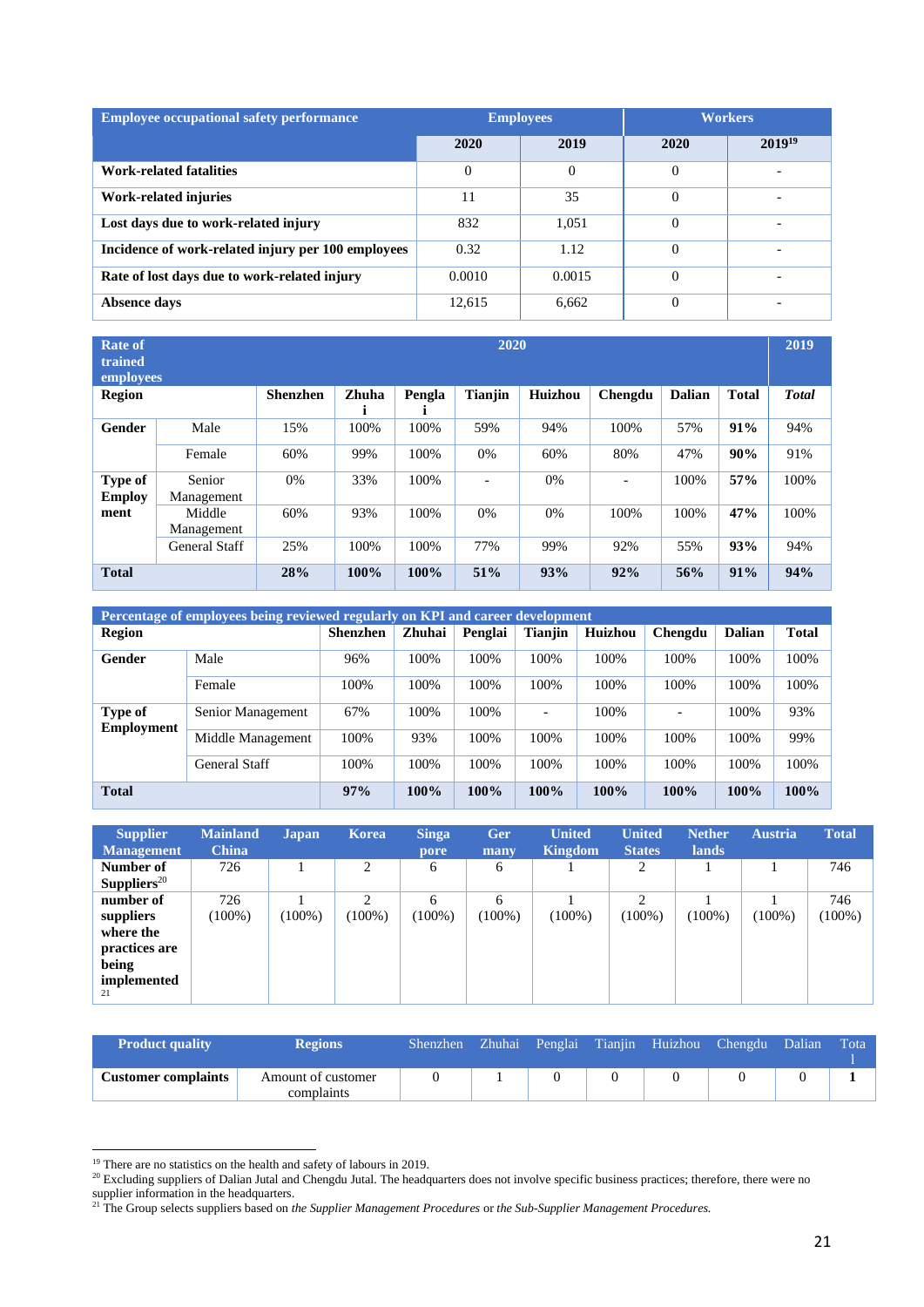# **ESG REPORT CONTENT INDEX**

| <b>Material</b>                    | <b>Content</b>                                                                                                                                                                      | <b>Page Index</b>      |
|------------------------------------|-------------------------------------------------------------------------------------------------------------------------------------------------------------------------------------|------------------------|
| <b>Aspect</b>                      |                                                                                                                                                                                     |                        |
| <b>A1 Emissions</b>                |                                                                                                                                                                                     |                        |
| General                            | Information on:<br>(a) the policies; and                                                                                                                                            | 14-16                  |
| Disclosure                         | (b)compliance with relevant laws and regulations that have a significant impact on the                                                                                              |                        |
|                                    | issuer relating to air and GHG emissions, discharges into water and land, and generation                                                                                            |                        |
|                                    | of hazardous and non-hazardous waste.                                                                                                                                               |                        |
| A1.1                               | The types of emissions and respective emissions data.                                                                                                                               | 16, 19                 |
| A1.2                               | GHG emissions in total and intensity.                                                                                                                                               | 15, 19                 |
| A1.3                               | Total hazardous waste produced (in tonnes) and, where appropriate, intensity (e.g. per                                                                                              | 15-16, 19              |
| A1.4                               | unit of production volume, per facility).<br>Total non-hazardous waste produced and intensity.                                                                                      | 15-16, 19              |
| A1.5                               | Description of measures to mitigate emissions and results achieved.                                                                                                                 |                        |
| A1.6                               | Description of how hazardous and non-hazardous wastes are handled, reduction initiatives                                                                                            | 14-15, 19<br>14-16, 19 |
|                                    | and results achieved.                                                                                                                                                               |                        |
| <b>A2 Use of Resources</b>         |                                                                                                                                                                                     |                        |
| General                            | Policies on the efficient use of resources, including energy, water and other raw materials                                                                                         | 12-14                  |
| Disclosure                         |                                                                                                                                                                                     |                        |
| A2.1                               | Direct and/or indirect energy consumption by type in total and intensity.                                                                                                           | 13, 19                 |
| A2.2                               | Water consumption in total and intensity.                                                                                                                                           | 13, 19                 |
| A2.3                               | Description of energy use efficiency initiatives and results achieved                                                                                                               | 12-13, 19              |
| A2.4                               | Description of whether there is any issue in sourcing water that is fit for purpose, water                                                                                          | 13, 19                 |
|                                    | efficiency initiatives and results achieved.                                                                                                                                        |                        |
| A <sub>2.5</sub>                   | Total packaging material used for finished products                                                                                                                                 | 14, 19                 |
|                                    | <b>A3 The Environment and Natural Resources</b>                                                                                                                                     |                        |
| General<br>Disclosure              | Policies on minimising the issuer's significant impact on the environment and natural<br>resources.                                                                                 | 12                     |
| A3.1                               | Description of the significant impacts of activities on the environment and natural                                                                                                 | 12                     |
|                                    | resources and the actions taken to manage them.                                                                                                                                     |                        |
| <b>B1</b> Employment               |                                                                                                                                                                                     |                        |
| General                            | Information on:                                                                                                                                                                     | 10                     |
| Disclosure                         | (a) the policies; and                                                                                                                                                               |                        |
|                                    | (b) compliance with relevant laws and regulations that have a significant impact on the<br>issuer relating to compensation and dismissal, recruitment and promotion, working hours, |                        |
|                                    | rest periods, equal opportunity, diversity, antidiscrimination, and other benefits and                                                                                              |                        |
|                                    | welfare                                                                                                                                                                             |                        |
| <b>B</b> 1.1                       | Total workforce by gender, employment type, age group and geographical region                                                                                                       | 10, 20                 |
| <b>B1.2</b>                        | Employee turnover rate by gender, age group and geographical region                                                                                                                 | 20                     |
| <b>B2 Health and Safety</b>        |                                                                                                                                                                                     |                        |
| General                            | Information on:<br>(a) the policies; and                                                                                                                                            | 9                      |
| Disclosure                         | (b) compliance with relevant laws and regulations that have a significant impact on the                                                                                             |                        |
|                                    | issuer relating to providing a safe working environment and protecting employees from                                                                                               |                        |
|                                    | occupational hazards.                                                                                                                                                               |                        |
| <b>B2.1</b>                        | Number and rate of work-related fatalities.                                                                                                                                         | 21                     |
| <b>B2.2</b>                        | Lost days due to work injury                                                                                                                                                        | 21                     |
| <b>B2.3</b>                        | Description of occupational health and safety measures adopted, how they are<br>implemented and monitored.                                                                          | 9                      |
| <b>B3 Development and Training</b> |                                                                                                                                                                                     |                        |
| General                            | Policies on improving employees' knowledge and skills for discharging duties at work.                                                                                               | 11                     |
| Disclosure                         | Description of training activities.                                                                                                                                                 |                        |
| B3.1                               | The percentage of employees trained by gender and employee category.                                                                                                                | 11, 21                 |
| B3.2                               | The average training hours completed per employee by gender and employee category.                                                                                                  | 11, 21                 |